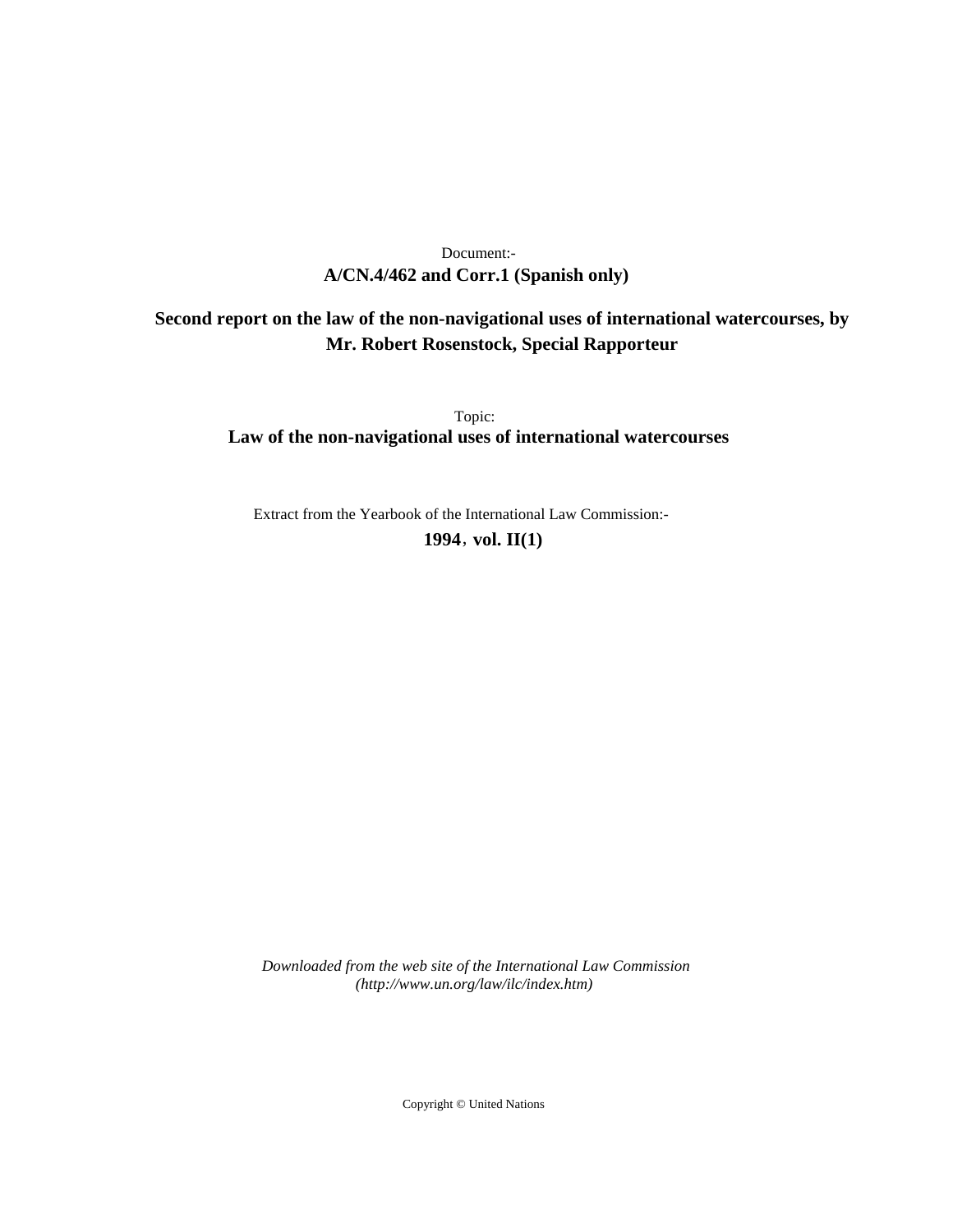# **THE LAW OF THE NON-NAVIGATIONAL USES OF INTERNATIONAL WATERCOURSES**

# [Agenda item 5]

# **DOCUMENT A/CN.4/462**

# **Second report on the law of the non-navigational uses of international watercourses, by Mr. Robert Rosenstock, Special Rapporteur**

*[Original: English] [21 April 1994]*

# **CONTENTS**

|         |                                                                                          | Paragraphs | Page |
|---------|------------------------------------------------------------------------------------------|------------|------|
|         |                                                                                          | 1          | 114  |
| Chapter |                                                                                          |            |      |
| I.      |                                                                                          | $2 - 11$   | 114  |
| Н.      |                                                                                          | $12 - 13$  | 115  |
| HI.     |                                                                                          | $14-16$    | 115  |
| IV.     | TEXT OF THE DRAFT ARTICLES INCORPORATING THE CHANGES PROPOSED BY THE SPECIAL             |            |      |
|         |                                                                                          | $17-41$    | 116  |
|         |                                                                                          | $18 - 21$  | 116  |
|         |                                                                                          | 18         | 116  |
|         |                                                                                          | 19         | 116  |
|         |                                                                                          | 20         | 116  |
|         |                                                                                          | 21         | 117  |
|         | Part II.                                                                                 | 22-27      | 117  |
|         |                                                                                          | 22         | 117  |
|         |                                                                                          | 23         | 117  |
|         |                                                                                          | 24         | 117  |
|         |                                                                                          | 25         | 118  |
|         |                                                                                          | 26         | 118  |
|         |                                                                                          | 27         | 118  |
|         |                                                                                          | 28-31      | 118  |
|         |                                                                                          | 28         | 118  |
|         |                                                                                          | 29         | 118  |
|         |                                                                                          | 30         | 118  |
|         |                                                                                          | 31         | 119  |
|         |                                                                                          | 32-35      | 119  |
|         |                                                                                          | 32         | 119  |
|         |                                                                                          | 33         | 119  |
|         |                                                                                          | 34         | 120  |
|         |                                                                                          | 35         | 120  |
|         |                                                                                          | 36         | 120  |
|         |                                                                                          | 36         | 120  |
|         |                                                                                          | $37 - 41$  | 120  |
|         |                                                                                          | 37         | 120  |
|         |                                                                                          | 38         | 120  |
|         |                                                                                          | 39         | 121  |
|         |                                                                                          | 40         | 121  |
|         |                                                                                          | 41         | 121  |
| ANNEX.  | The law of the non-navigational uses of international watercourses: "unrelated" confined |            | 123  |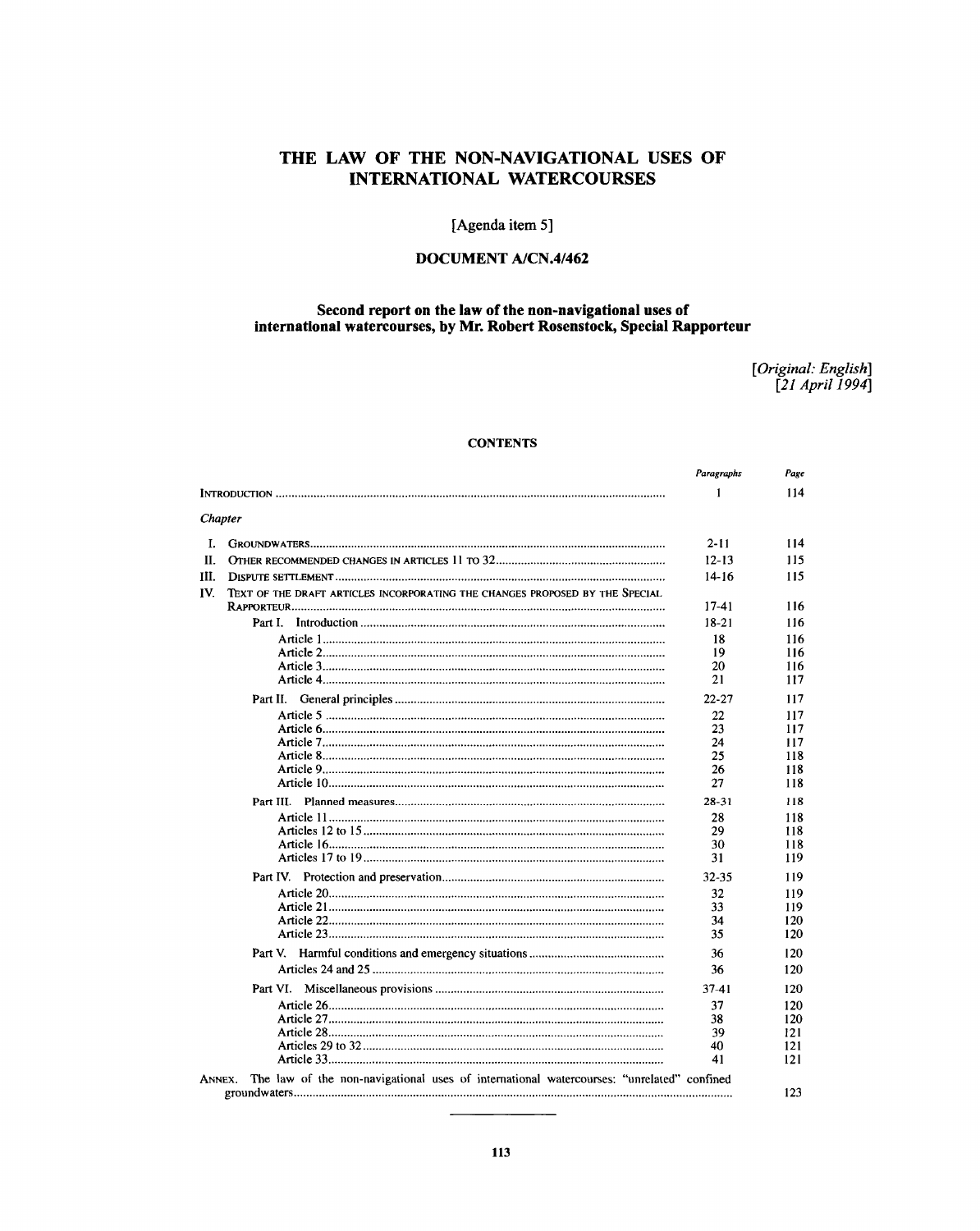# **Introduction**

1. The Special Rapporteur, in this his second report on the law of the non-navigational uses of international watercourses proposes to focus on three themes:

*(a)* His affirmative conclusions on the wisdom and utility of including unrelated confined groundwaters;

(b) Recommendations for the articles not dealt with in his first report<sup>1</sup> (i.e. arts. 11-32);

(c) Provisions concerning dispute settlement.

*Yearbook. . . 1993,* vol. II (Part One), p. 179, document A/CN.4/451.

# **CHAPTER I**

# **Groundwaters**

2. The Special Rapporteur, in his first report,<sup>2</sup> raised the possibility of including "unrelated" confined groundwaters in the draft articles on the non-navigational uses of international watercourses. Following an exchange of views at its forty-fifth session held in 1993, the International Law Commission considered that more information was needed. It therefore requested the Special Rapporteur to undertake a study on the question of unrelated "confined groundwaters<sup>"</sup> in order to determine the feasibility of incorporating them into the topic.<sup>3</sup> The Special Rapporteur has carried out the study called for by the Commission. The study is contained in the annex to the present report.

3. The study carried out by the Special Rapporteur has demonstrated the wisdom of including unrelated confined groundwaters in the draft articles. The recent trend in the management of water resources has been to adopt an integrated approach. Inclusion of "unrelated" confined groundwaters is the bare minimum in the overall scheme of the management of all water resources in an integrated manner.<sup>4</sup>

4. The Special Rapporteur is convinced that the principles and norms applicable, in a framework convention or model rules, to watercourses and related groundwaters are equally applicable to unrelated confined groundwaters. It is moreover the Special Rapporteur's view that the

changes required in the draft, which emerged from first reading<sup>5</sup> to achieve this wider scope, are relatively few and uncomplicated.

5. It would therefore seem unwise to retain the existing scope, which excludes unrelated confined groundwaters, and embark on a separate subsequent effort to draft a similar instrument concerning unrelated confined groundwaters. In the nature of things, this would involve delaying the conclusion of work on the subject until well into the next quinquennium of members of the ILC.

6. The changes required to include unrelated groundwaters are not complicated. One approach would commence with dropping the requirement of a "common terminus".

7. The Special Rapporteur continues to hold the view that the term "flowing into a common terminus" should be deleted from article 2 of the draft. Such a deletion would not, in the opinion of the Special Rapporteur, lead to an unmanageable expansion of the scope of the draft articles as a whole. In support of the deletion of the words "flowing into a common terminus", the Water Resources Committee of the ILA observed that those words seem to reflect a concern that a national watercourse that is artificially connected to an international watercourse system might be held to have become part of that system. In its view, which is shared by the Special Rapporteur, "this concern, however, would be better met by an express statement excluding such an interpretation of "watercourse".<sup>6</sup> The argument for the inclusion of the notion of "flowing into a common terminus" is an artificial one. This point is demonstrated, for example, by the flow of the waters of the Danube river. At certain times of the year, waters of that river flow into Lake Constance and the

<sup>&</sup>lt;sup>2</sup> Ibid., para. 11.

<sup>3</sup>  *Yearbook. . . 1993,* vol. II (Part Two), paras. 371 and 441.

<sup>&</sup>lt;sup>4</sup> ILA, "The International Law Commission's draft articles on the Law of the non-navigational uses of international watercourses: Comments by the Water Resources Committee of the International Law Association" (copy of the report on file with the Special Rapporteur). As noted by the Water Resources Committee of the ILA, "The notion that the waters of a watercourse must always flow into a common terminus cannot be justified in the light of today's knowledge of the behaviour of water, in particular of the nature of aquifers and their relationship to surface waters".

For the articles adopted provisionally on first reading, see *Yearbook . . . 1991,* vol. II (Part Two), pp. 66-70.

<sup>&</sup>lt;sup>6</sup> See note 4 above.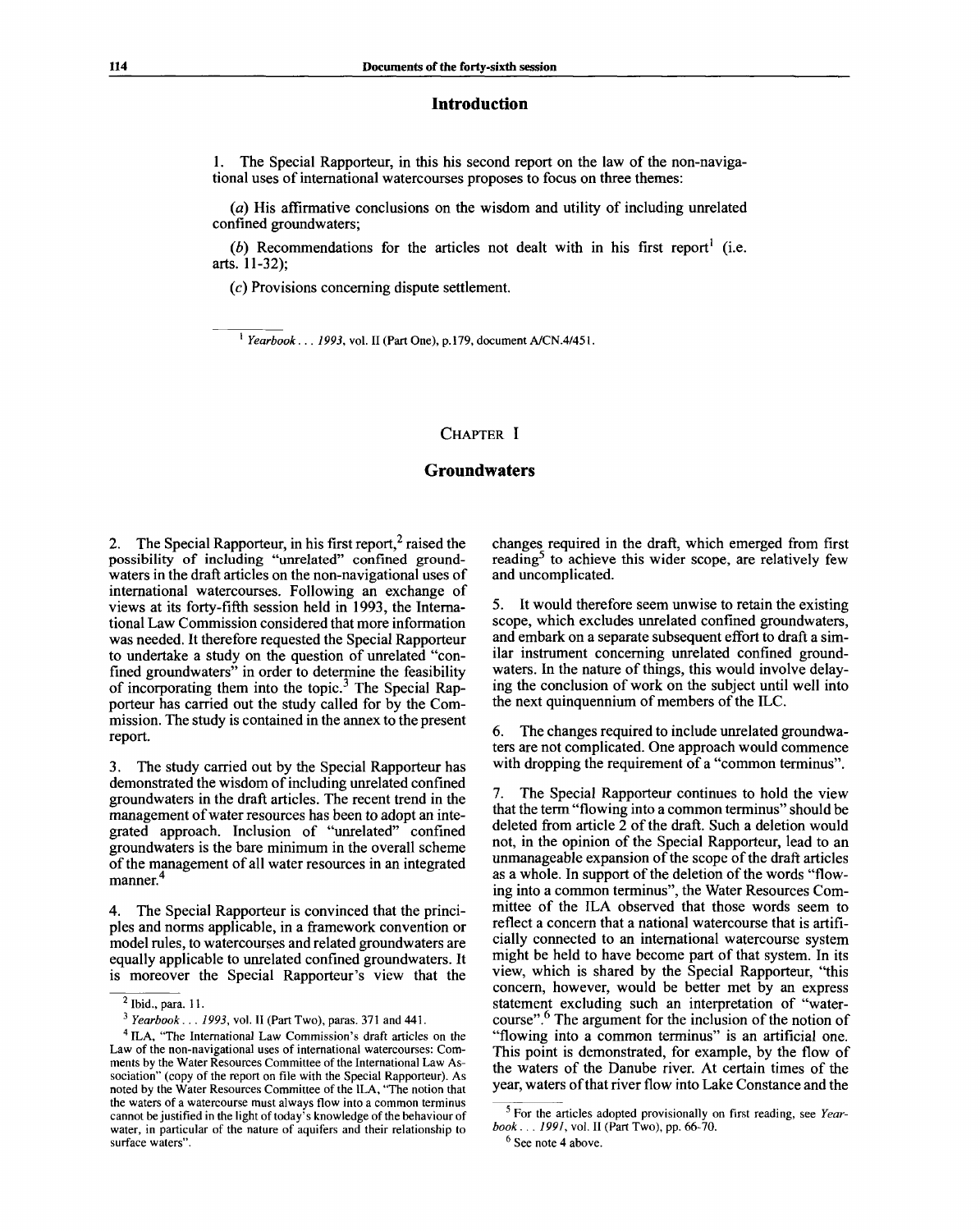Rhine river. Yet no one considers the Rhine and the Danube part of a single system.

8. Should the Commission be willing to delete the "common terminus" requirement, the Special Rapporteur would be amenable to expanding the definition of watercourses and eschewing any addition of references to "aquifer" or "transboundary aquifer".

9. If the deletion of the requirement of a "common terminus" is not widely agreed upon, there are several relatively simple methods of including unrelated confined groundwaters.

10. The changes required to include unrelated confined groundwaters could be achieved by defining "watercourse" to include "unrelated confined groundwaters" or by adding a reference to "groundwaters" to the various articles as necessary. The Special Rapporteur believes that it is slightly preferable to follow the latter approach rather than use a strained definition of watercourse.

11. The Special Rapporteur has redrafted the articles on the assumption that unrelated confined groundwaters are to be included and that the deletion of the term "flowing into a common terminus" was either rejected or, if accepted, not considered a sufficiently clear indication of the inclusion of unrelated confined groundwaters (see redrafted text in chapter IV below ).

# **CHAPTER II**

# **Other recommended changes in articles 11 to 32<sup>8</sup>**

*Obligations of the notified State (art. 16)*

12. The Special Rapporteur considers that it is appropriate to provide some sanction against a State which, having been notified, nevertheless fails to respond to the notification within the prescribed time. As article 16 is currently worded, there is no incentive for a notified State to reply to the notification. There is, moreover, too little protection for a notifying State which incurs expenses as a result of the failure of the notified State to respond in a timely manner. Perhaps most seriously, there is no incentive for the notified State to seek solutions to problems of conflicting uses consistent with equitable and optimal utilization. The notifying State, however, is unable to proceed with its planned measures for six months while waiting for a reply to its notification. If no reply is forthcoming, that State has lost time in implementing its planned measures and is also deprived of the opportunity to modify its planned measures in order to avoid possible infringement of the rights of other watercourse States.<sup>9</sup>

13. In order to correct these problems, the Special Rapporteur has introduced a new paragraph 2 in article 16 (see chapter IV below).

# **CHAPTER III**

# **Dispute settlement**

14. The Commission has declined, owing to lack of time or otherwise, to accept the sophisticated and complex provisions of previous Special Rapporteurs on dispute settlement. It is, moreover, a framework convention with which we are dealing.

15. The Special Rapporteur remains convinced that, at a minimum, a tailored, bare-bones provision on the settlement of disputes is an indispensable component of any convention the Commission would put forward on the current topic.

16. While the Special Rapporteur would be more than willing to return *in toto,* should the members so desire, to the scheme contained in Mr. McCaffrey's sixth report  $(1990)$ ,<sup>10</sup> he urges, as an alternative and at a minimum, consideration of the addition in the main body of the draft of the simplified article reproduced below (see chap. IV below).

<sup>&</sup>lt;sup>7</sup> Streitsache des Landes Württemberg und des Landes Preussen ge*gen das Land Baden, betreffend die Donauversinkung, Staatsgerichtshof,* Germany, 18 June 1927, *Entscheidungen des Reichsgerichts in Zivilsachen,* Berlin, vol. 116, appendix, pp. 18 et seq. The record of the case is found in the *Annual Digest of Public International Law Cases, 1927 and 1928* (A. McNair and H. Lauterpacht, eds., London, Longmans, 1931), p. 128. The case is analysed in Lederle, "Die Donauversinkung", *AnnalendesDeutschenReichs,* 7977(Munich, 1917),p.693.

See also the analysis of this case in J.A. Barberis, *Le statut des eaux souterrains en droit international,* (FAO, Etude legislative 40, 1987), pp. 40 and 41. See also the examination of the case in the seventh report of the previous Special Rapporteur, Mr. Stephen C. McCaffrey *{Jearbook. . . 1991,* vol. II (Part One), pp. 45 et seq., document A/ CN.4/436, especially pp. 56-57, paras. 39-43).

 $8$  The only articles which the Special Rapporteur suggests be changed (leaving aside the consequential minor amendments required to include unrelated confined groundwaters) are article 16 and article 21, where it is suggested that "or energy" be added in para. 3, after the word "substances".

 $9$  For a more detailed comment on this point, see C. B. Bourne, "The International Law Commission's draft articles on the law of international watercourses: principles and planned measures", *Colorado Journal of International Environmental Law and Policy* (Boulder, 1992), vol. 3, No. 1, pp. 68-69. See also the comments by the Water Law Resources Committee of the International Law Association (footnote 4 above); and paragraphs 18 and 19 of the comments and observations of the Government of the Netherlands (Yearbook . . (Part One), p. 161, document A/CN.4/447/Add.l-3).

<sup>10</sup>  *Yearbook. . . 1990,* vol. II (Part One), p. 41, document (A/CN.4/ 427 and Add. 1.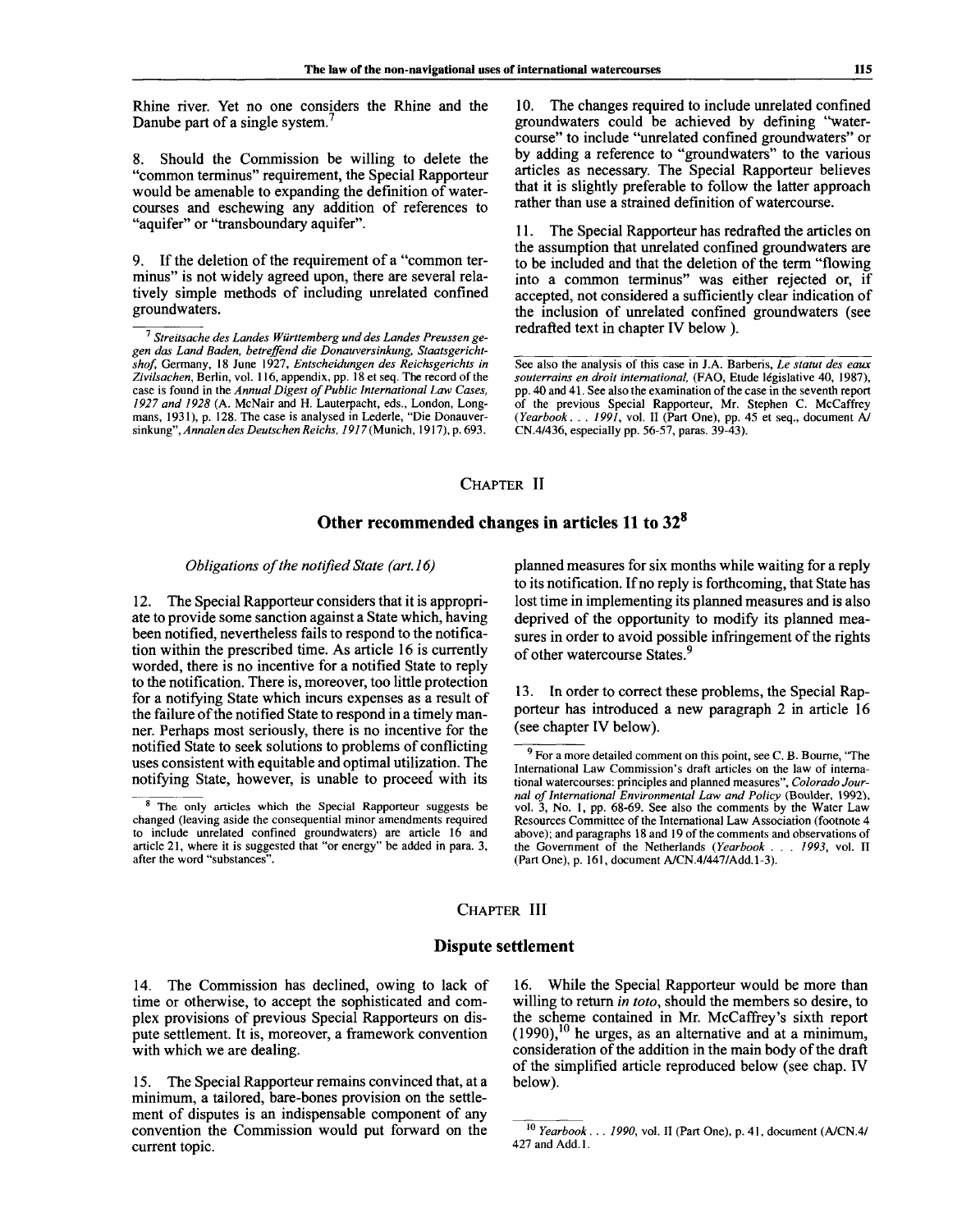# **CHAPTER IV**

# **Text of the draft articles incorporating the changes proposed by the Special Rapporteur**

17. The text of the draft articles, incorporating the changes proposed by the Special Rapporteur *(in italics),* is as follows:

# PART I

# INTRODUCTION

# *Article 1*

18. In paragraph 1, the words "and transboundary aquifers" should be added after "international watercourses" and "and aquifers" after "those watercourses", so that the article would read:

# *''''Article 1. Scope of the present articles*

1. The present articles apply to uses of international watercourses *and transboundary aquifers* and of their waters for purposes other than navigation and to measures of conservation *and management* related to the uses of those watercourses *and aquifers* and their waters.

The use of international watercourses for navigation is not within the scope of the present articles except in so far as other uses affect navigation or are affected by navigation."

### *Article 2*

19. In subparagraph *(a),* the definition of an "international watercourse" should include the words "transboundary aquifers"; in subparagraph *(b)* the words "flowing into a common terminus" should be deleted; a new subparagraph *(b) bis* should add a definition of the term "confined groundwaters" and other terms related to it; and subparagraph (c) should add the words "transboundary aquifer". Article 2 would then read as follows:

# *"Article 2. Use of terms*

For the purposes of the present articles:

*(a)* "International watercourse" means a watercourse or aquifer, parts of which are situated in different States;

*(b)* "Watercourse" means a system of surface and underground waters constituting by virtue of their physical relationship a unitary whole [and flowing into a common terminus];<sup>11</sup>

*(b)* bis. "Confined groundwaters" means waters in aquifers;

"Transboundary confined groundwaters" means waters in transboundary aquifers;

"Aquifer" means a subsurface, water-bearing geologic formation from which significant quantities of water may be extracted; and the waters therein contained;

"Transboundary aquifer" means an aquifer intersected by an international boundary; $^{12}$ 

*(c)* "Watercourse State" means a State in whose territory part of an international watercourse or a transboundary aquifer is situated."

# *Article 3*

20. The words "or aquifer" and "or transboundary aquifer" should be added in paragraphs 1, 2 and 3. Article 3 would thus read:

### *"Article 3. Watercourse or aquifer agreements*

1. Watercourse States may enter into one or more agreements, hereinafter referred to as 'watercourse or aquifer agreements', which apply and adjust the provisions of the present articles to the characteristics and uses of a particular international watercourse or transboundary aquifer or part thereof.

2. Where a watercourse or aquifer agreement is concluded between two or more watercourse States, it shall define the waters to which it applies. Such an agreement may be entered into with respect to an entire international watercourse or transboundary aquifer or with respect to any part thereof or a particular project, programme or use, provided that the agreement does not adversely affect, to a significant\* extent, the use by one or more other watercourse States of the waters of the watercourse or aquifer.

Where a watercourse State considers that adjustment or application of the provisions of the present articles is required because of the characteristics and uses of a particular international watercourse *or transboundary aquifer,* watercourse States shall consult with a view to negotiating in good faith for the purpose of concluding a watercourse *or aquifer* agreement or agreements.

<sup>&</sup>lt;sup>11</sup> The inclusion or exclusion of this phrase is not critical with regard to the draft articles covering confined groundwaters. The Special Rapporteur suggests its deletion since it is a hydrologically unsound oversimplification which serves no useful purpose.

<sup>\*</sup> In accordance with the decision of the Drafting Committee at the fortyfifth session (1993) of the International Law Commission, the term "significant" will replace the term "appreciable" throughout. It was agreed by the Drafting Committee that the commentary would reflect the fact that the term was changed from "appreciable" to "significant" to avoid the ambiguity of the term "appreciable" (which may mean either "capable of being measured" or "significant") and not as a means of seeking to raise the threshold. See *Yearbook . . . 1993,* vol. I, 2322nd meeting, para. 4; and ibid., vol. II (Part Two), paras. 374-389.

<sup>&</sup>lt;sup>12</sup> For the source of these definitions, see Robert D. Hayton and Albert E. Utton, "Transboundary groundwaters: The Bellagio draft treaty", *Natural Resources Journal* (Albuquerque, N.M), vol. 29, No. 3, 1989, p. 663.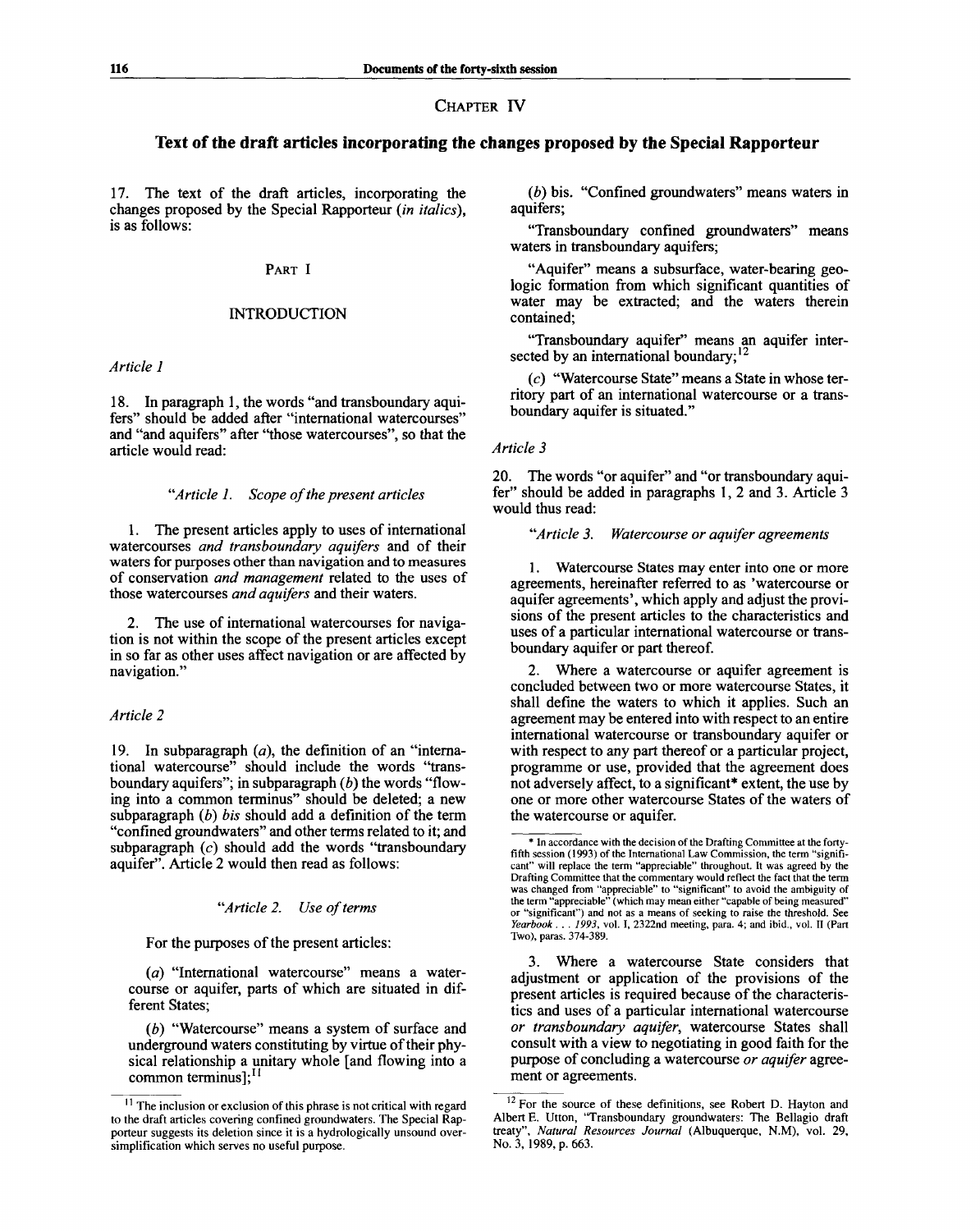# *Article 4 Article 6*

21. The words "or aquifer" and "or transboundary aquifer" should be added throughout the text, so that the article would read:

# *"Article 4. Parties to watercourse or aquifer agreements*

1. Every watercourse State is entitled to participate in the negotiation of and to become a party to any watercourse *or aquifer* agreement that applies to the entire international watercourse or *transboundary aquifer,* as well as to participate in any relevant consultations.

2. A watercourse State whose use of an international watercourse *or transboundary aquifer* may be affected to a significant\* extent by the implementation of a proposed watercourse or aquifer agreement that applies only to a part of the watercourse *or aquifer* or to a particular project, programme or use is entitled to participate in consultations on, and in the negotiation of, such an agreement, to the extent that its use is thereby affected, and to become a party thereto."

\* See the note to article 3.

# PART II

### GENERAL PRINCIPLES

*Article 5*

22. The words "or transboundary aquifer" and "or aquifer" should be added, so that article 5 would read:

# *""Article 5. Equitable and reasonable utilization and participation*

1. Watercourse States shall in their respective territories utilize an international watercourse *or transboundary aquifer* in an equitable and reasonable manner. In particular, an international watercourse *or transboundary aquifer* shall be used and developed by watercourse States with a view to attaining optimal utilization thereof and benefits therefrom consistent with adequate protection of the watercourse *or aquifer.*

*2.* Watercourse States shall participate in the use, management, development and protection of an international watercourse *or transboundary aquifer* in an equitable and reasonable manner. Such participation includes both the right to utilize the watercourse *or aquifer* and the duty to cooperate in the protection and development thereof, as provided in the present articles."

23. The words "or transboundary aquifer" and "or aquifer" should be added, so that article 6 would read:

# *"Article 6. Factors relevant to equitable and reasonable utilization*

1. Utilization of an international watercourse *or transboundary aquifer* in an equitable and reasonable manner within the meaning of article 5 requires taking into account all relevant factors and circumstances, including:

*(a)* Geographic, hydrographic, hydrological, climatic, ecological and other factors of a natural character;

*(b)* The social and economic needs of the watercourse States concerned;

(c) The effects of the use or uses of the watercourse *or aquifer* in one watercourse State on other watercourse States;

*(d)* Existing and potential uses of the watercourse *or aquifer;*

*(e)* Conservation, protection, development and economy of use of the water resources of the watercourse *or aquifer* and the costs of measures taken to that effect;

(/) The availability of alternatives, of corresponding value, to a particular planned or existing use.

2. In the application of article 5 or paragraph 1 of this article, watercourse States concerned shall, when the need arises, enter into consultations in a spirit of cooperation."

### *Article 7*

24. In the amended version of the article proposed by the Special Rapporteur in his first report,<sup>13</sup> the words "or transboundary aquifer" and "or aquifer" should be added, so that article 7 would read:

*"Article 7. Obligation not to cause appreciable harm*

Watercourse States shall exercise due diligence to utilize an international watercourse *or transboundary aquifer* in such a way as not to cause significant\* harm to other watercourse States, absent their agreement, except as may be allowable under an equitable and reasonable use of the watercourse *or aquifer.* A use which causes significant\* harm in the form of pollution shall be presumed to be an inequitable and unreasonable use unless there is: *(a)* a clear showing of special circumstances indicating a compelling need for ad hoc adjustment; and *(b)* the absence of any imminent threat to human health and safety."

<sup>\*</sup> See the note to article 3.

 $13$  (A/CN.4/451) (footnote 1 above), para. 27.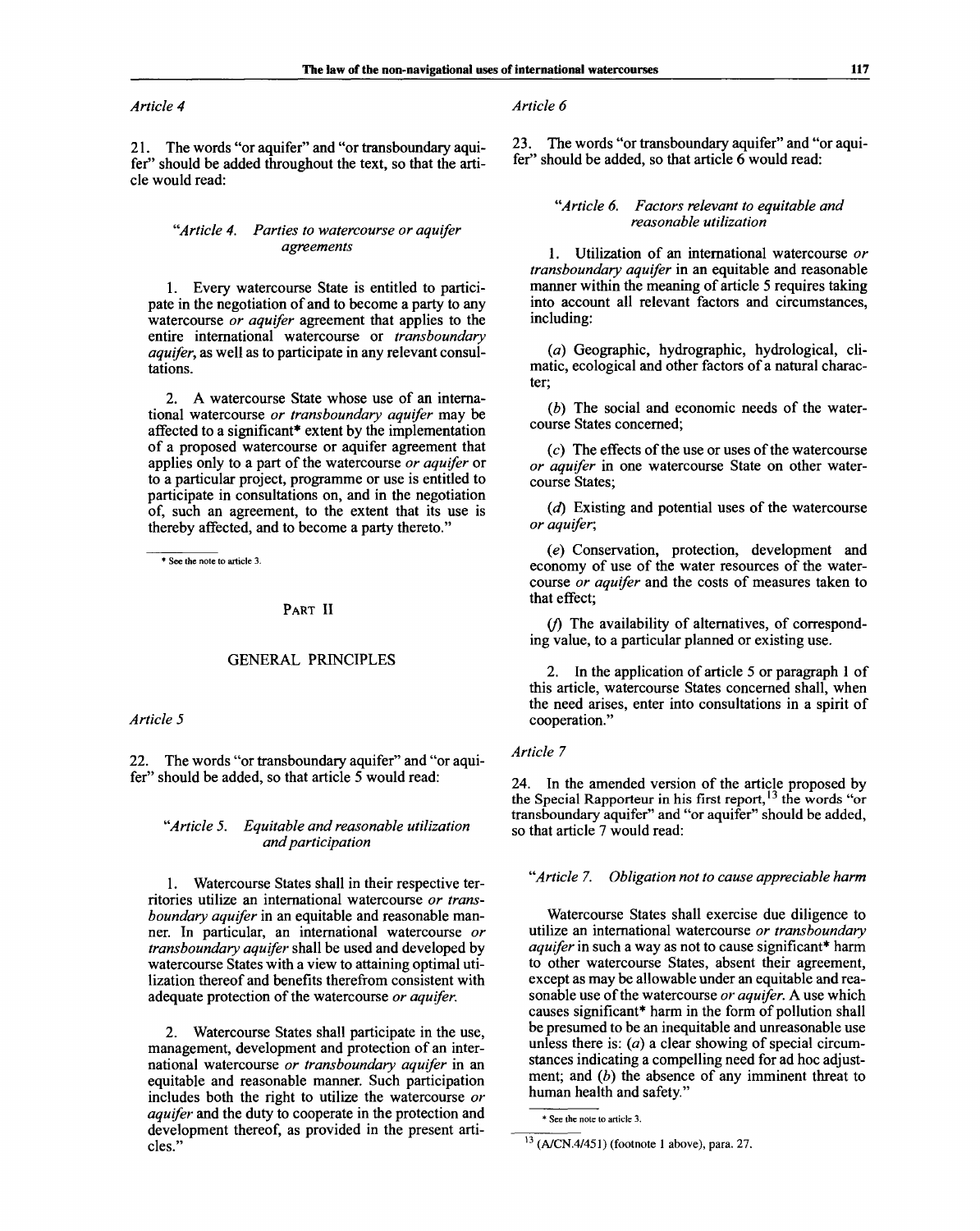# *Article 8* PART III

25. The words "or transboundary aquifer" should be added at the end of the text, so that article 8 would read:

# *"Article 8. General obligation to cooperate*

Watercourse States shall cooperate on the basis of sovereign equality, territorial integrity and mutual benefit in order to attain optimal utilization and adequate protection of an international watercourse *or transboundary aquifer.'<sup>1</sup>*

# *Article 9*

26. The words "or aquifer" should be added to paragraph 1, so that article  $\overline{9}$  would read:

# *"Article 9. Regular exchange of data and information*

1. Pursuant to article 8, watercourse States shall on a regular basis exchange readily available data and information on the condition of the watercourse *or aquifer,* in particular that of a hydrological, meteorological, hydrogeological and ecological nature, as well as related forecasts.

2. If a watercourse State is requested by another watercourse State to provide data or information that is not readily available, it shall employ its best efforts to comply with the request but may condition its compliance upon payment by the requesting State of the reasonable costs of collecting and, where appropriate, processing such data or information.

3. Watercourse States shall employ their best efforts to collect and, where appropriate, to process data and information in a manner which facilitates its utilization by the other watercourse States to which it is communicated."

# *Article 10*

27. The words "or transboundary aquifer" should be added, so that article 10 would read:

# *"Article 10. Relationship between different categories of uses*

1. In the absence of agreement or custom to the contrary, no use of an international watercourse *or transboundary aquifer* enjoys inherent priority over other uses.

2. In the event of a conflict between uses of an international watercourse *or transboundary aquifer,* it shall be resolved with reference to the principles and factors set out in articles 5 to 7, with special regard being given to the requirements of vital human needs."

# PLANNED MEASURES

*Article 11*

28. The words "or transboundary aquifer" should be added at the end of the text, so that article 11 would read:

> *"Article 11. Information concerning planned measures*

Watercourse States shall exchange information and consult each other on the possible effects of planned measures on the condition of an international watercourse *or transboundary aquifer."*

# *Articles 12 to 15*

29. No change is proposed for articles 12 to 15, which read as follows:

#### *Article 12. Notification concerning planned measures with possible adverse effects*

**Before a watercourse State implements or permits the implementation of planned measures which may have an appreciable adverse effect upon other watercourse States, it shall provide those States with timely notification thereof. Such notification shall be accompanied by available technical data and information in order to enable the notified States to evaluate the possible effects of the planned measures.**

### *Article 13. Period for reply to notification*

**Unless otherwise agreed, a watercourse State providing a notification under article 12 shall allow the notified States a period of six months within which to study and evaluate the possible effects of the planned measures and to communicate their findings to it.**

### *Article 14. Obligations of the notifying State during the period for reply*

**During the period referred to in article 13, the notifying State shall cooperate with the notified States by providing them, on request, with any additional data and information that is available and necessary for an accurate evaluation, and shall not implement or permit the implementation of the planned measures without the consent of the notified States.**

#### *Article 15. Reply to notification*

**1. The notified States shall communicate their findings to the notifying State as early as possible.**

**2. If a notified State finds that implementation of the planned measures would be inconsistent with the provisions of articles 5 or 7, it shall communicate this finding to the notifying State within the period referred to in article 13, together with a documented explanation setting forth the reasons for the finding.**

### *Article 16*

30. A paragraph 2 should be added, so that article 16 would read as follows: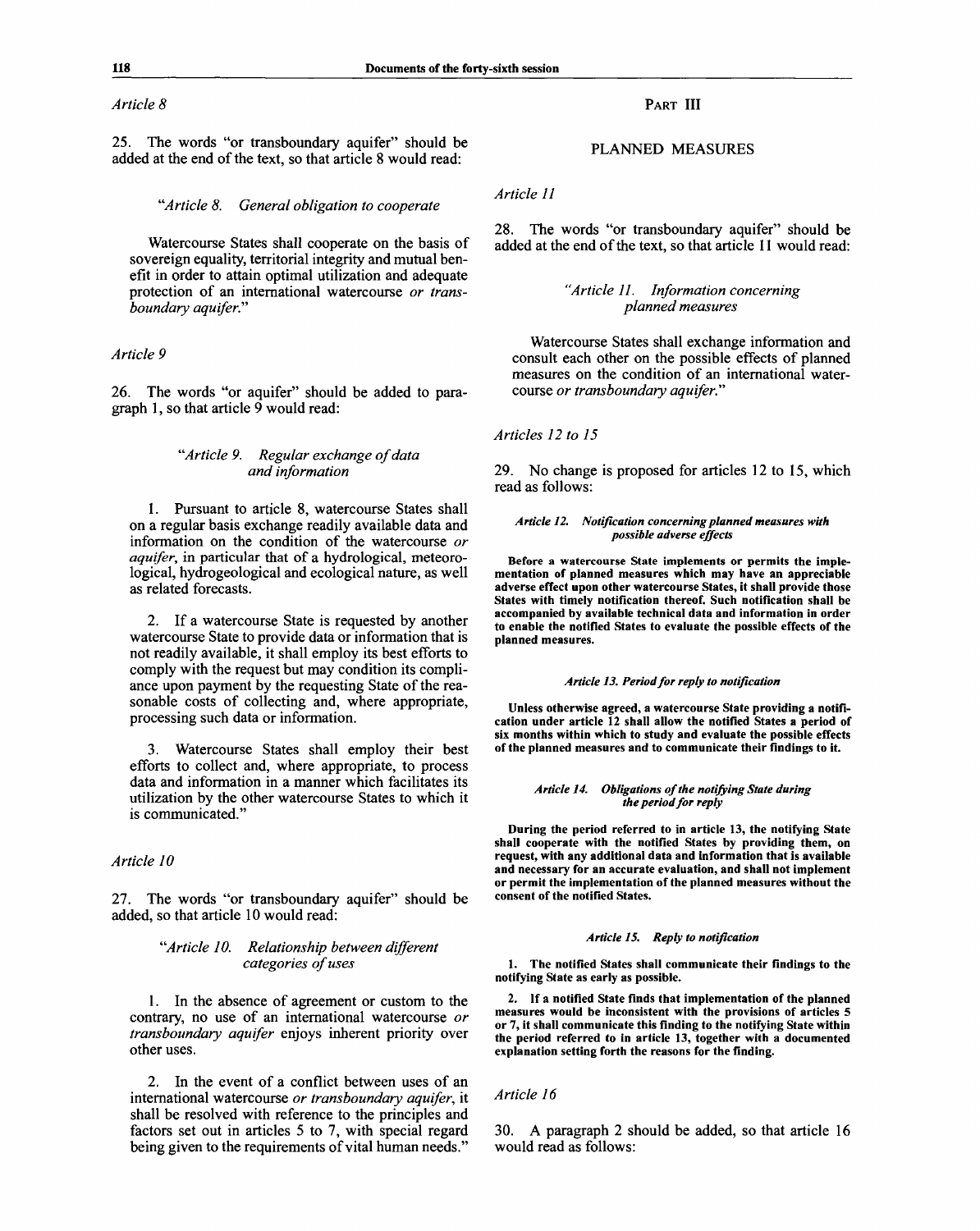### *"Article 16. Absence of reply to notification*

1. If, within the period referred to in article 13, the notifying State receives no communication under paragraph 2 of article 15, it may, subject to its obligations under articles 5 and 7, proceed with the implementation of the planned measures, in accordance with the notification and any other data and information provided to the notified States.

2. Any rights of a notified State which has failed to reply may be offset by any costs incurred by the notifying State for action undertaken after the expiration of the time for reply. Reparations shall not lie for damage suffered between the date by which the notified State was required to reply and sufficient time after the receipt of the complaint from the notified State for the notifying State to terminate the conduct which is causing harm.'

# *Articles 17 to 19 Article 20*

31. No change is proposed for articles 17 to 19, which read as follows:

### *Article 17. Consultations and negotiations concerning planned measures*

**1. If a communication is made under paragraph 2 of article 15, the notifying State and the State making the communication shall enter into consultations and negotiations with a view to arriving at an equitable resolution of the situation.**

**2. The consultations and negotiations shall be conducted on the basis that each State must in good faith pay reasonable regard to the rights and legitimate interests of the other State.**

**3. During the course of the consultations and negotiations, the notifying State shall, if so requested by the notified State at the time it makes the communication, refrain from implementing or permitting the implementation of the planned measures for a period not exceeding six months.**

#### *Article 18. Procedures in the absence of notification*

**1. If a watercourse State has serious reason to believe that another watercourse State is planning measures that may have a significant\* adverse effect upon it, the former State may request the latter to apply the provisions of article 12. The request shall be accompanied by a documented explanation setting forth the reasons for such belief.**

**2. In the event that the State planning the measures nevertheless finds that it is not under an obligation to provide a notification under article 12, it shall so inform the other State, providing a documented explanation setting forth the reasons for such finding. If this finding does not satisfy the other State, the two States shall, at the request of that other State, promptly enter into consultations and negotiations in the manner indicated in paragraphs 1 and 2 of article 17.**

**3. During the course of the consultations and negotiations, the State planning the measures shall, if so requested by the other State at the time it requests the initiation of consultations and negotiations, refrain from implementing or permitting the implementation of those measures for a period not exceeding six months.**

#### *Article 19. Urgent implementation of planned measures*

**1. In the event that the implementation of planned measures is of the utmost urgency in order to protect public health, public safety or other equally important interests, the State planning the measures may, subject to articles 5 and 7, immediately proceed to implementation, notwithstanding the provisions of article 14 and paragraph 3 of article 17.**

**2. In such cases, a formal declaration of the urgency of the measures shall be communicated to the other watercourse States referred to in article 12 together with the relevant data and information.**

**3. The State planning the measures shall, at the request of any of the States referred to in paragraph 2, promptly enter into consultations and negotiations with it in the manner indicated in paragraphs 1 and 2 of article 17.**

### PART IV

### PROTECTION AND PRESERVATION

32. The words "or transboundary aquifers" should be added at the end of the text, so that article 20 would read:

### *"Article 20. Protection and preservation of ecosystems*

Watercourse States shall, individually or jointly, protect and preserve the ecosystems of international watercourses *or transboundary aquifers."*

### *Article 21*

33. Paragraph 1 of article 21, which deals with the definition of pollution, should be moved to article 2 (Use of terms), adding "or transboundary aquifer" after "international watercourse" in paragraphs 1, 2 and 3. In paragraph 3, add "or energy" after "list of substances". On the understanding that paragraph 1 is to be moved to article 2, article 21 would read:

# *"Article 21. Prevention, reduction and control of pollution*

1. For the purpose of this article, 'pollution of an international watercourse *or transboundary aquifer'* means any detrimental alteration in the composition of quality of the waters of an international watercourse *or transboundary aquifer* which results directly or indirectly from human conduct.

Watercourse States shall, individually or jointly, prevent, reduce and control pollution of an international watercourse *or transboundary aquifer* that may cause significant harm to other watercourse States or to their environment, including harm to human health or safety, to the use of the waters for any beneficial purpose or to the living resources of the watercourse. Watercourse States shall take steps to harmonize their policies in this connection.

<sup>:</sup> See the note to article 3.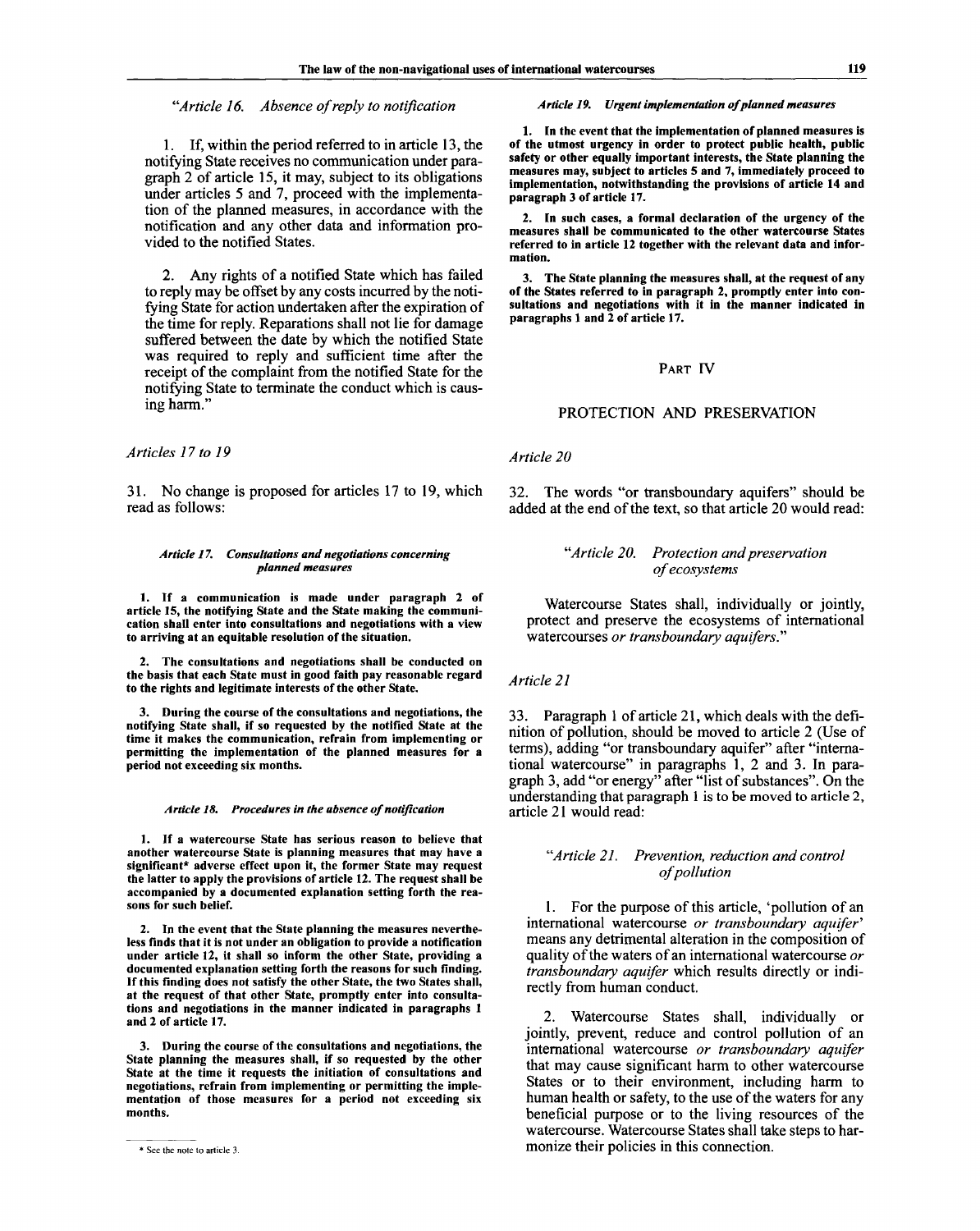3. Watercourse States shall, at the request of any of them, consult with a view to establishing lists of substances *or energy,* the introduction of which into the waters of an international watercourse *or transboundary aquifer* is to be prohibited, limited, investigated or monitored."

# *Article 22*

34. The words "or transboundary aquifer" should be added after "an international watercourse" and "or aquifer" after "the watercourse", so that article 22 would read:

# *"Article 22. Introduction of alien or new species*

Watercourse States shall take all measures necessary to prevent the introduction of species, alien or<br>new, into an international watercourse or new, into an international watercourse *or transboundary aquifer* which may have effects detrimental to the ecosystem of the watercourse or aquifer resulting in significant\* harm to other watercourse States."

\* See the note to article 3.

### *Article 23*

35. No change is proposed for article 23, which reads as follows:

#### *Article 23. Protection and preservation of the marine environment*

**Watercourse States shall, individually or jointly, take all measures with respect to an international watercourse that are necessary to protect and preserve the marine environment, including estuaries, taking into account generally accepted international rules and standards.**

### PART V

# HARMFUL CONDITIONS AND EMERGENCY SITUATIONS

*Articles 24 and 25*

36. No change is proposed for articles 24 and 25, which read as follows:

#### *Article 24. Prevention and mitigation of harmful conditions*

**Watercourse States shall, individually or jointly, take all appropriate measures to prevent or mitigate conditions that may be harmful to other watercourse States, whether resulting from natural causes or human conduct, such as flood or ice conditions, waterborne diseases, siltation, erosion, salt-water intrusion, drought or desertification.**

# *Article 25. Emergency situations*

**1. For the purposes of this article, 'emergency' means a situation that causes, or poses an imminent threat of causing, serious harm** *to* **watercourse States or other States and that results suddenly from natural causes, such as floods, the breaking up of ice, landslides or earthquakes, or from human conduct, as for example in the case of industrial accidents.**

**2. A watercourse State shall, without delay and by the most expeditious means available, notify other potentially affected States and competent international organizations of any emergency originating within its territory.**

**3. A watercourse State within whose territory an emergency originates shall, in cooperation with potentially affected States and, where appropriate, competent international organizations, immediately take all practicable measures necessitated by the circumstances to prevent, mitigate and eliminate harmful effects of the emergency.**

**4. When necessary, watercourse States shall jointly develop contingency plans for responding to emergencies, in cooperation, where appropriate, with other potentially affected States and competent international organizations.**

#### PART VI

### MISCELLANEOUS PROVISIONS

*Article 26*

37. In paragraphs 1 and 2 *(a),* the words "or transboundary aquifer" should be added after "international watercourses". In paragraph 2 *(b),* the words "or aquifer" should be added after "watercourse". Article 26 would thus read:

# *"Article 26. Management*

1. Watercourse States shall, at the request of any of them, enter into consultations concerning the management of an international watercourse *or transboundary aquifer,* which may include the establishment of a joint management mechanism.

2. For the purposes of this article, "management" refers, in particular, to:

*(a)* Planning the sustainable development of an international watercourse *or transboundary aquifer* and providing for the implementation of any plans adopted; and

*(b)* Otherwise promoting rational and optimal utilization, protection and control of the watercourse *or aquifer."*

### *Article 27*

38. In paragraphs 1 and 3, the words "or transboundary aquifer" should be added at the end. Article 27 would thus read:

# *"Article 27. Regulation*

1. Watercourse States shall cooperate where appropriate to respond to needs or opportunities for regulation of the flow of the waters of an international watercourse *or transboundary aquifer.*

2. Unless they have otherwise agreed, watercourse States shall participate on an equitable basis in the construction and maintenance or defrayal of the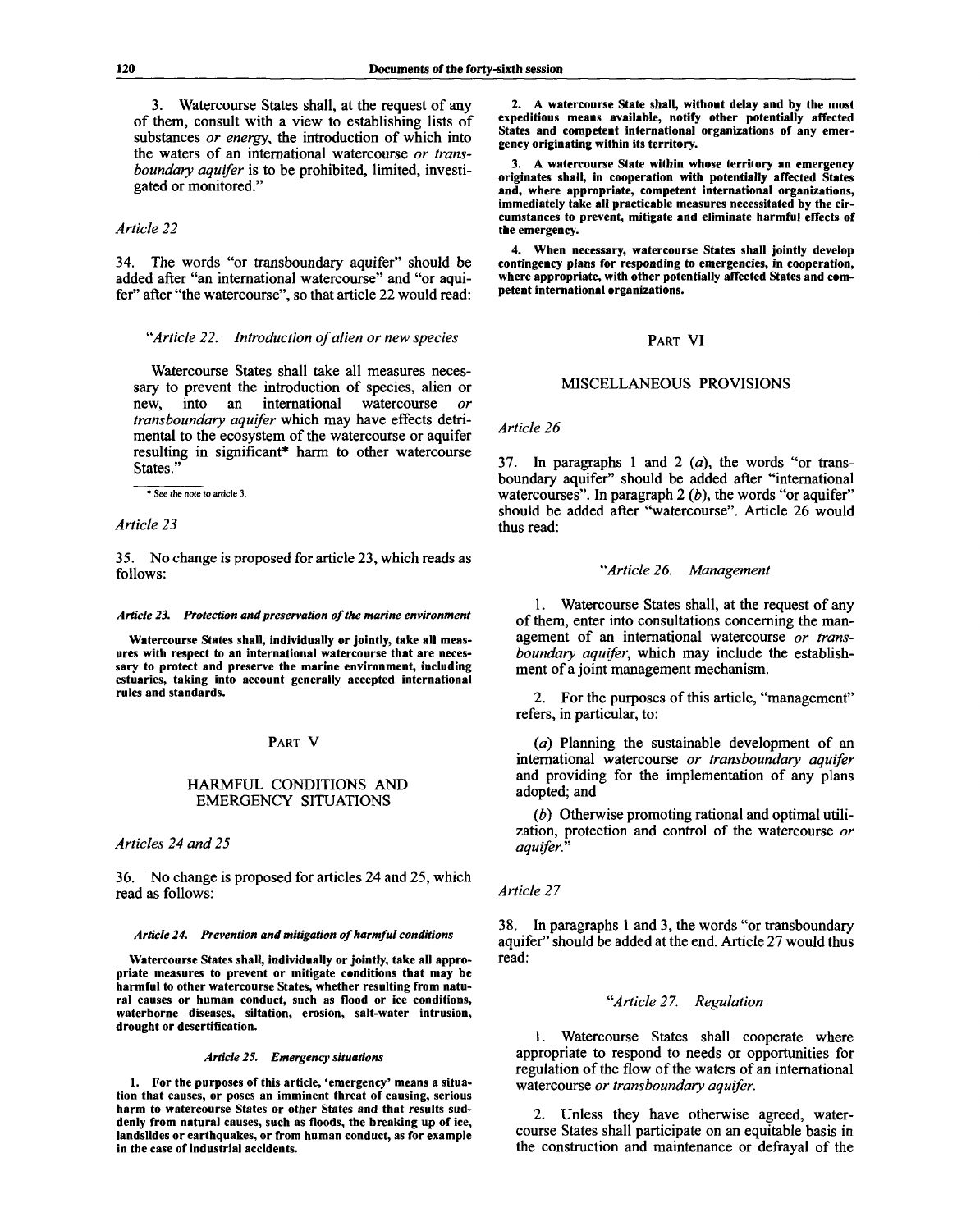costs of such regulation works as they may have agreed to undertake.

3. For the purposes of this article, 'regulation' means the use of hydraulic works or any other continuing measure to alter, vary or otherwise control the flow of the waters of an international watercourse *or transboundary aquifer."*

# *Article 28*

39. In paragraphs 1 and 2 *(a),* the words "or transboundary aquifer" should be added after "watercourse". Article 28 would thus read:

### *"Article 28. Installations*

1. Watercourse States shall, within their respective territories, employ their best efforts to maintain and protect installations, facilities and other works related to an international watercourse *or transboundary aquifer.*

*2.* Watercourse States shall, at the request of any of them which has serious reason to believe that it may suffer significant\* adverse effects, enter into consultations with regard to:

*(a)* The safe operation or maintenance of installations, facilities or other works related to an international watercourse *or transboundary aquifer;* or

*(b)* The protection of installations, facilities or other works from wilful or negligent acts or the forces of nature."

\* See the note to article 3.

# *Articles 29 to 32*

40. While the Special Rapporteur is not necessarily advocating deletion of article 29, he notes that several States have so suggested in statements and written comments and that the article does not lay down any rule which does not, by the terms of the article, exist already as a binding obligation. No change is proposed for the article. No change is proposed, either, for articles 30 to 32. Articles 29 to 32 would read as follows:

### *"Article 29. International watercourses and installations in time of armed conflict*

International watercourses and related installations, facilities and other works shall enjoy the protection accorded by the principles and rules of international law applicable in international and internal armed conflict and shall not be used in violation of those principles and rules."

#### *Article 30. Indirect procedures*

In cases where there are serious obstacles to direct contacts between watercourse States, the States concerned shall fulfil their obligations of cooperation provided for in the present articles, including exchange of data and information, notification, communication, consultations and negotiations, through any indirect procedure accepted by them.

### *Article 31. Data and information vital to national defence or security*

Nothing in the present articles obliges a watercourse State to provide data or information vital to its national defence or security. Nevertheless, that State shall cooperate in good faith with the other watercourse States with a view to providing as much information as possible under the circumstances.

# *Article 32. Non-discrimination*

Watercourse States shall not discriminate on the basis of nationality or residence in granting access to judicial and other procedures, in accordance with their legal systems, to any natural or juridical person who has suffered significant\* harm as a result of an activity related to an international watercourse or is exposed to a threat thereof."

\* See the note to article 3.

*Article 33*

41. The Special Rapporteur proposes the following provision on dispute settlement.

### *"Article 33. Settlement of disputes*

1. Watercourse States shall settle their watercourse disputes by peaceful means.

2. In the absence of an applicable agreement between the States concerned for the settlement of such disputes, the disputes are to be settled in accordance with the following:

*(a)* If a dispute arises concerning a question of fact or concerning the interpretation or application of the present articles, the States concerned shall expeditiously enter into consultations and negotiations with a view to arriving at an equitable resolution of the dispute;

*(b)* If the States concerned have not arrived at a settlement of the dispute through consultations and negotiations within six months, they shall have recourse to impartial fact-finding or conciliation;

(c) If after twelve months from the initial request for fact-finding or conciliation or, if there has been agreement to establish a fact-finding or conciliation commission, six months after receipt of a report from the fact-finding or conciliation commission, whichever is later, the parties have been unable to settle the dispute, any of the parties may submit the dispute to binding arbitration by any permanent or ad hoc tribunal that has been accepted by all the parties to the dispute.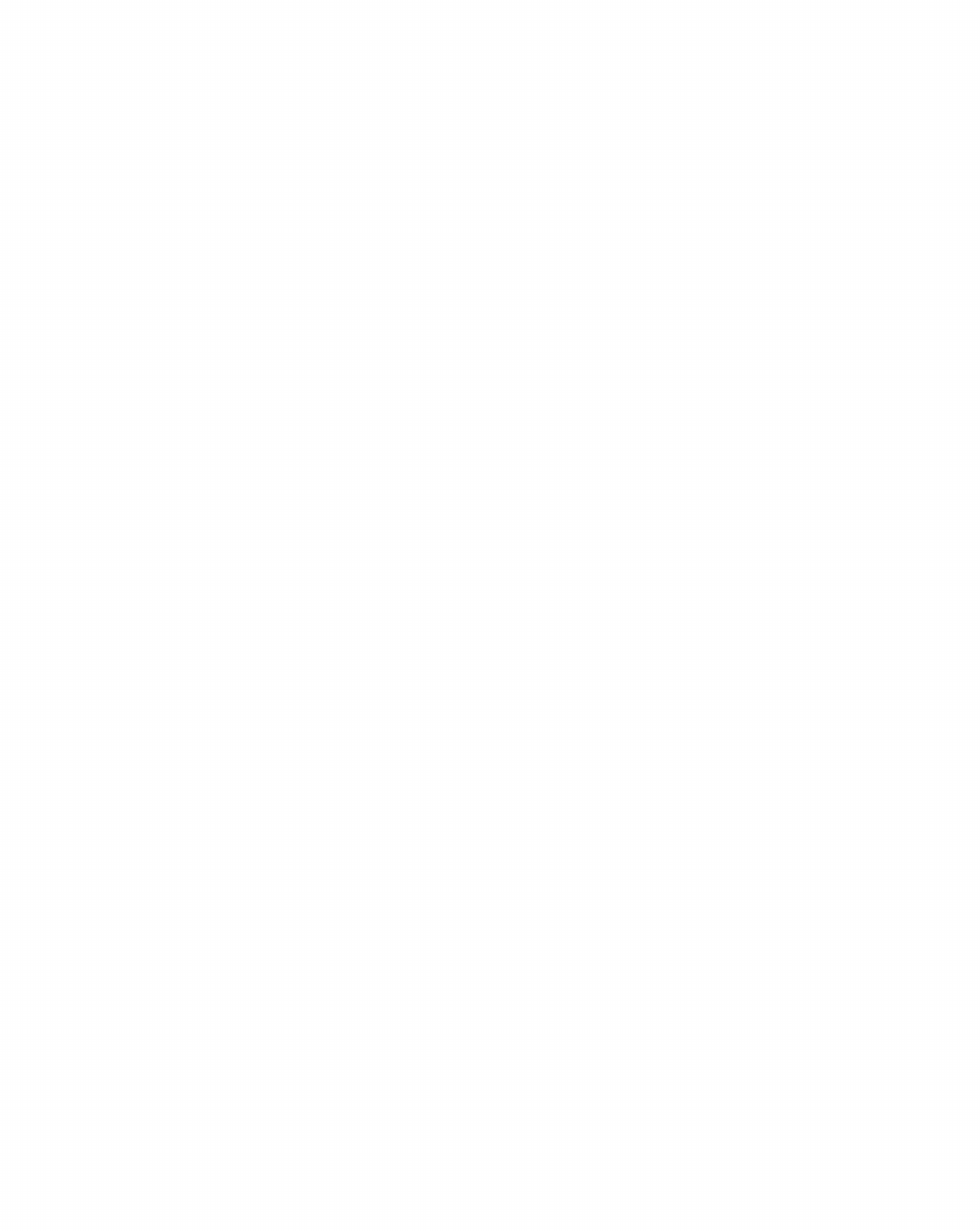### Annex

# THE LAW OF THE NON-NAVIGATIONAL USES OF INTERNATIONAL WATERCOURSES

"UNRELATED" CONFINED GROUNDWATERS

# A. Transboundary groundwaters

1. Transboundary groundwaters are found in virtually every continent of the world. For example, there are extensive aquifers found in north-eastern Africa, northcentral Africa and in north-western Africa.<sup>1</sup>

2. The North-Eastern Aquifer underlies the Libyan Arab Jamahiriya, Egypt, Chad and the Sudan; that on the Arabian peninsula is shared by Saudi Arabia, Bahrain, and perhaps Qatar and the United Arab Emirates; the aquifer in the northern Sahara basin is shared by Algeria, Tunisia and the Libyan Arab Jamahiriya; the Chad aquifer is shared by Chad, Niger, the Sudan, the Central African Republic, Nigeria and Cameroon; the aquifer on the Taoudeni basin is shared by Chad, Egypt, the Libyan Arab Jamahiriya and the Sudan; and the Maestrichian aquifer or basin is shared by Senegal, the Gambia, Guinea-Bissau and Mauritania. $2A$  recent study of the Nubian Sandstone Aquifer showed that the aquifer underlies vast areas of Chad, Egypt, the Libyan Arab Jamahiriya and the Sudan, and is subdivided into hydraulically interconnected subbasins. Other examples could be cited in North America, Asia and Europe. It has been pointed out that, "apart from remote islands, virtually all countries share a groundwater system with one or more other countries".<sup>3</sup>

3. A number of transboundary groundwaters are not related to surface water, and do not flow into a common terminus, especially in arid regions.<sup>4</sup> These unrelated confined groundwaters are completely enclosed and the only outlets for water are through capillary action and evaporation, and they may for all practical purposes be independent of any identifiable inland surface water system. They may periodically recharge from water filtering through floods along dry gulches and into dry pans in the desert.<sup>5</sup> These

confined groundwaters are said to have occurred through clogging of the overlying terrain, orthe geologic movement of the earth may have resulted in the original surface recharge zones being cut off from the aquifer formation. Additionally, climatic changes a long time ago may have caused rivers and lakes which once fed the aquifers to disappear. The recharge of these aquifers takes place in many cases from precipitation or melting of ice or snow, in cases where these are present. Thus, from all points of view, such aquifers are "independent" reservoirs and do not interact significantly with existing surface water.<sup>6</sup>

### **B. Human dependence on groundwater**

4. Groundwater is the largest source of fresh water available in storage on earth. It is estimated that, in comparison with freshwater lakes which hold 120,000 cubic kilometres of water, the amount of groundwater to a depth of 800 metres into the crust of the earth is about 4 million cubic kilometres. A further 14 million cubic kilometres of water is said to occur at depths of between 1 and 3 kilometres.

5. Throughout the world, the majority of people are dependent on groundwater reserves for their supplies. For example, in the States members of the European Union, groundwater accounts overall for 70 per cent of the drinking water, with a much higher percentage in Germany and in the Benelux countries, and  $93$  per cent in Italy.<sup>8</sup> Half of all drinking water in the United States comes from groundwater,<sup>9</sup> and 97 per cent of that is used by the rural population. According to the OECD, groundwater in Europe provides 75 per cent of all drinking-water supplies. In some countries, groundwater is virtually the only source of drinking water. In Denmark, for example, groundwater accounts for 98 per cent of drinking water. Groundwater is often the only source of water in arid and semi-arid regions. In such regions, groundwater is of vital importance to any socio-economic development. With an ever increasing human population, coupled with the

<sup>1</sup> ILA, *Report of the Sixty-second Conference,* Seoul, 1986, London, 1987, pp. 231 et seq. (hereinafter referred to as the Seoul report), particularly p. 238.

 $2$  D. A. Caponera and D. Alhéritière, "Principles for International Groundwater Law", *Natural Resources Journal* (Albuquerque, N.M.), vol. 18, No. 3, 1978, pp. 589 et seq., particularly p. 590.

<sup>3</sup> Ibid., citing *Ground Water in Africa* (United Nations Sales No. E.71.II.A. 16); and *Ground Water in the Western Hemisphere,* Natural Resources Water Series No. 4 (United Nations publication, Sales No. E.76.II.A.5).

<sup>&</sup>lt;sup>4</sup> ILA, Seoul report, p. 256.

<sup>&</sup>lt;sup>5</sup> Ibid., citing Margat, "Groundwater reservoirs, physical basis for their use", in *Groundwater Seminar Granada,* report of the FAO/ UNDP seminar organized by the Government of Spain on the role of groundwater in the optimal utilization of hydraulic resources; Granada, 1971, FAO Irrigation and Drainage Paper No. 18 (Rome, 1973).

<sup>6</sup> Ibid.

<sup>7</sup>  *Groundwater Storage and Artificial Recharge,* Natural Resources/ Water Series No. 2 (United Nations publication, Sales No. E.74.II.A.11), p. 1.

<sup>&</sup>lt;sup>8</sup> L.A. Teclaff and E. Teclaff, "Transboundary Ground Water Pollution: Survey and Trends in Treaty Law", *Natural Resources Journal* (Albuquerque, N.M.), vol. 19, No. 3, 1979, p. 629 .

<sup>9</sup> Ibid., citing the Environmental Protection Agency (EPA), *Federal Register,* vol. 43, p. 58948 (1978).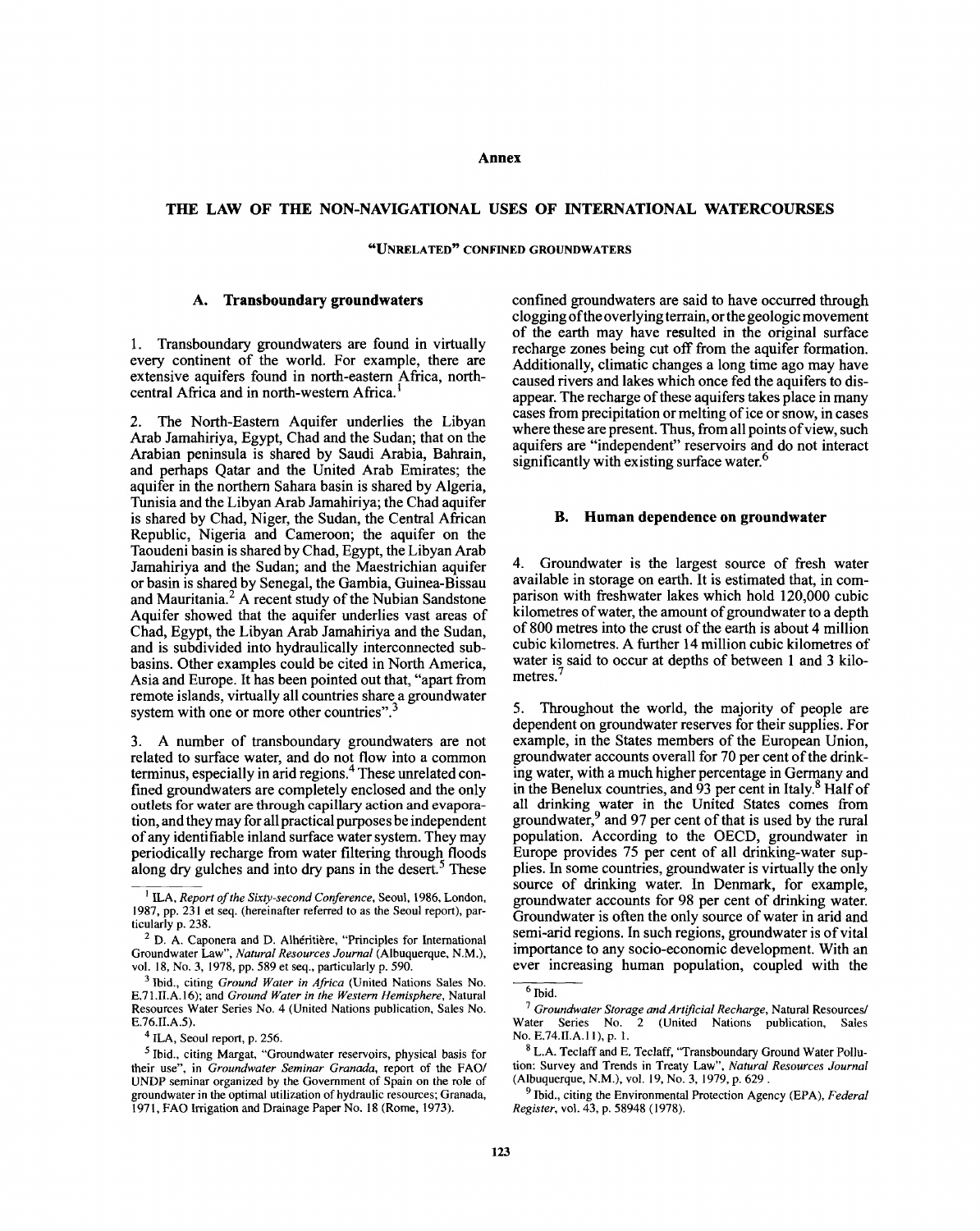depletion or contamination of surface water, the value of groundwater has taken centre stage in many parts of the world. In Africa, where surface water is scanty away from big rivers, most of the water for consumption is drawn from underground wells. In recent times there has been a sharp increase in the use of groundwater as a result of Africa's rapid entry into the modern industrial economy.

6. In both North and South America, groundwater is extensively utilized. In Mexico in particular, "where desert and arid and semi-arid conditions prevail over two thirds of the territory, groundwater is a priceless resource". About 12 billion cubic metres of water per annum is extracted from wells for various uses.<sup>10</sup> Similarly, in the Eastern Mediterranean and Western Asia, there has been a correspondingly rapid increase in the demand for water. For the most part, groundwater is the only source of water supply in most of the region. This rapid demand is the result of industrial development and urbanization, especially following the discovery of large reserves of oil, and the need to increase agricultural production. In some countries of the region, "groundwater exploration and development have reached spectacular levels".<sup>11</sup> In general, groundwater has become a more reliable and controllable source of water than surface water for irrigation.<sup>12</sup> Throughout the world "the general picture is one of more recent resort to groundwater".<sup>13</sup>

# **C. Pollution of groundwater**

7. Present-day concerns for all water resources, and for groundwater in particular, are over their increased pollution. This concern has been encapsulated in a recent Charter on groundwater management, adopted by the ECE:

Groundwater—as a natural resource with both ecological and economic value—is of vital importance for sustaining life, health and the integrity of ecosystems. This resource is, however, increasingly threatened by overuse and insidious long-term effects of pollution. Pollution comes from both point sources and diffuse sources. Potential risks or actual impacts could permanently impair underground water resources, with far-reaching and unpredictable implications for present and future generations. Action is urgently needed.

8. Pollution of transboundary aquifers could be catastrophic to countries sharing their waters.<sup>15</sup> The pollution of groundwater, and particularly confined groundwater, could be even more serious than that of surface water

 $12$  E. Fano and M. Brewster, "Issues in ground water economics", in United Nations, Department of Technical Cooperation for Development, *Ground Water Economics;* report of a United Nations international symposium and workshop convened in cooperation with the Government of Spain, Barcelona, Spain, 19-23 October 1987, document TCD/SEM.88/2, p. 35.

<sup>13</sup> R.D. Hayton, "The ground water legal regime as instrument of policy objectives and management requirements", *Natural Resources Journal* (Albuquerque, N.M.), vol. 22, No. 1, 1982, p. 119.

14 ECE, *Charter on groundwater management* (United Nations publication, Sales No. 89.II.E.21), "Foreword".

<sup>15</sup> See A. E. Utton, "The development of international ground water law", *Natural Resources Journal* (Albuquerque, N.M.), vol. 22, No. 1 (1982), p. 109.

since, owing to the groundwater's slow movement, the pollutants tend to be stored in the aquifer.<sup>16</sup> According to experts, it could take up to 100 years of constant recharging with clean water before a polluted aquifer is again capable of discharging potable water, if in fact the con $t_{\text{aminant could be degraded}}$ .<sup>17</sup> On the other hand, it could take an indefinite period of time to get rid of a pollutant which is not readily degradable or absorbable underground, "since the average residence time of groundwater is of the order of 200 years".<sup>1</sup>

9. The sources of pollution for groundwater, related or unrelated, and surface water as well, for that matter, include agricultural fertilizers, animal wastes and pesticides, septic tanks, underground storage tanks, waste sites, underground injection wells, surface impoundments, materials storage and transport, urban runoff, chemical and other processing plants and mining and saline intrusion.<sup>19</sup> Contamination may also occur when groundwater is depleted, thus allowing the intrusion of salt water into the aquifer.

# **D. State practice concerning transboundary groundwater**

10. In the past, there has been little concern by States over the proper utilization of groundwater and its protection from pollution owing to lack of a better understanding of the hydraulic cycle and also because, unlike surface water, groundwater is out of sight, and its pollution is not readily apparent until at a very late stage.<sup>20</sup> State practice concerning transboundary groundwater in particular is scanty. Only a few treaties dealing with shared water resources include groundwater. Examples of such treaties are: the 1925 agreement between Egypt and Italy concerning the Ramla well, $^{21}$  the 1927 Convention and Protocol between the Soviet Union and Turkey regarding the use of frontier waters<sup>22</sup> and the 1947 Treaty of Peace between the Allies and Italy which set out the guarantees between Italy and Yugoslavia on springs in the Commune of Gorizia. $2<sup>3</sup>$  Some treaties deal with the question of protection of groundwater against pollution. These include the 1955 agreement between Yugoslavia and Hungary,<sup>2</sup>

<sup>18</sup> Environmental Protection Agency estimate (see footnote 9 above); also cited in Teclaff and Teclaff, loc. cit., p. 632.

19 OECD, *Water Resource Management*—*Integrated policies* (Paris, October 1989), p. 222.

 $^{20}$  See Teclaff and Teclaff, loc. cit., p. 636.

<sup>21</sup> Agreement between Egypt and Italy fixing the frontier between Cyrenaica and Egypt (Cairo, 6 December 1925) (United Nations, *Legislative Texts . .* . (ST/LEG/SER.B/12)), p. 99, Treaty No. 6.

<sup>22</sup> Ibid., p. 384, Treaty No. 106.

<sup>23</sup> United Nations, *Treaty Series*, vol. 49, pp. 3 et seq., particularly p. 13.

<sup>&</sup>lt;sup>10</sup> Ground Water in the Western Hemisphere, see footnote 3 above, p. 2.

<sup>1</sup> ' *Ground Water in the Eastern Mediterranean and Western Asia,* Natural Resources/Water Series No. 9 (United Nations publication, Sales No. E.82.II.A.8), p. 4.

<sup>16</sup> Ibid., p. 108. See also Teclaff and Teclaff, loc. cit., p. 632.

 $17$  M.C. Haase, "Interrelationship of ground and surface water: an enigma to Western water law", *Southwestern University Law Review* (Los Angeles, Calif.), vol. 10, 1978, pp. 2069 et seq., particularly 2079 (1978), cited in Teclaff and Teclaff, loc. cit., p. 632.

<sup>&</sup>lt;sup>24</sup> Agreement concerning water-economy questions, together with the Statute of the Yugoslav-Hungarian Water Economy Commission (Belgrade, 8 August 1955) (United Nations, *Legislative Texts,* Treaty No. 228, p. 830).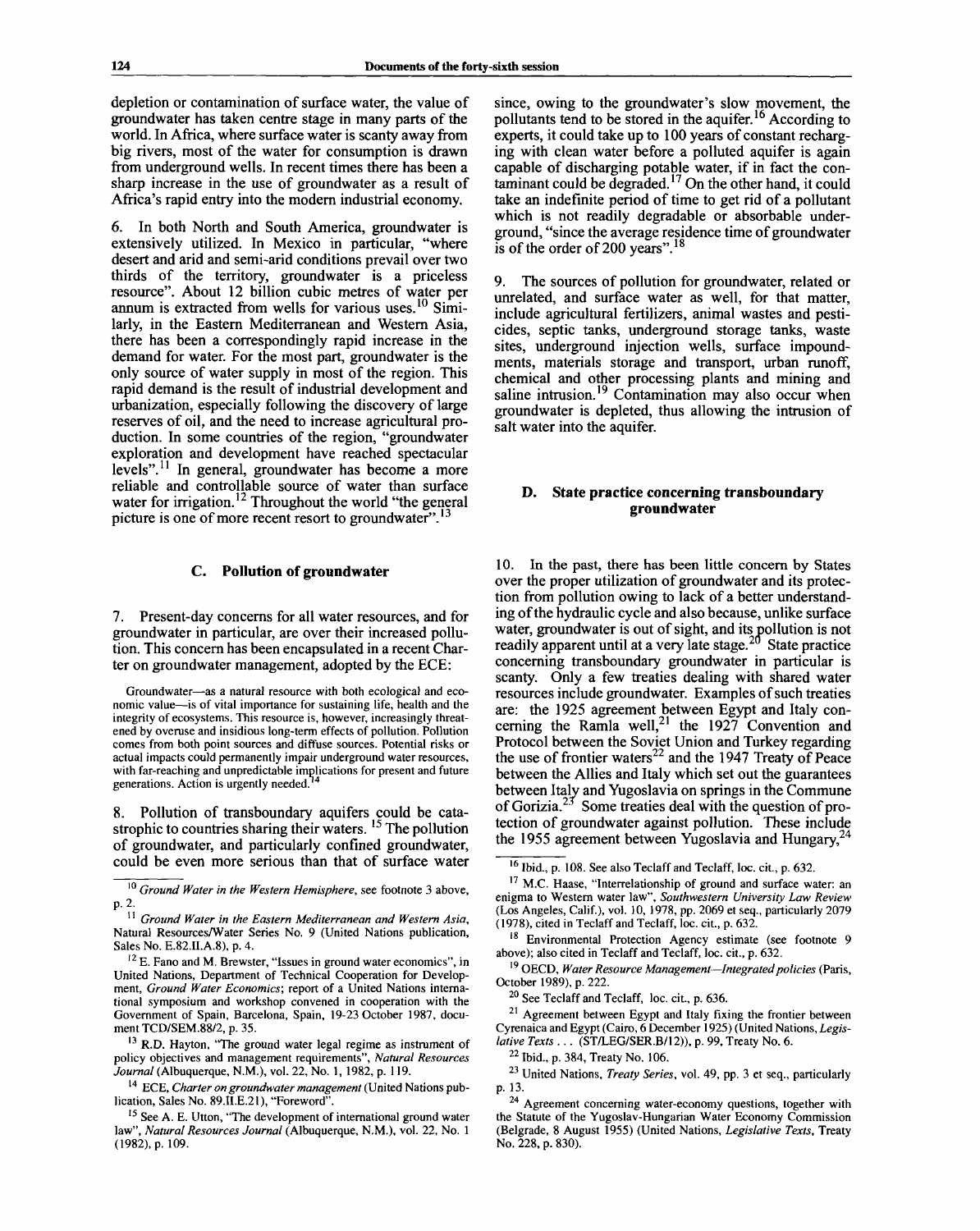the 1956 agreement between Yugoslavia and Albania,<sup>25</sup> the 1958 agreement between Yugoslavia and Bulgaria,<sup>26</sup> the 1958 agreement between Poland and Czechoslova $kia, <sup>27</sup>$  the 1964 agreement between Poland and the  $USSR$ ,<sup>28</sup> the 1971 agreement between Finland and Sweden concerning frontier rivers,<sup>29</sup> the 1972 Convention between Switzerland and Italy concerning the protection of frontier water against pollution<sup>30</sup> and the 1973 agreement between the United States and Mexico concerning the problems of salinity of the Colorado River.<sup>31</sup>

11. All the treaties on this subject refer to "groundwater" and apply equally to both unrelated confined groundwater as well as to those watercourses which flow into a common terminus. The Yugoslav agreements, for example, apply to "all water economy questions". The expression "water system" is defined to mean "all watercourses (surface or underground, natural or artificial)".

12. The 1964 agreement between Poland and the USSR defines "frontier waters" to include "groundwaters intersected by the State frontier" (art. 2, para. 3). By that agreement, the parties undertook to cooperate in economic, scientific and technical activities relating to the use of water resources in frontier waters, including, in particular, "the protection of surface and groundwaters against depletion and pollution" (art. 3, para. 7). The treaty between Finland and Sweden applies, *inter alia,* to "measures taken in any waters which may affect groundwater conditions" (chap. 3, art. 1).

13. The 1973 agreement between the United States and Mexico limits the pumping of groundwater in each territory within 5 miles (8 kilometres) of the Arizona-Sonora boundary near San Luis to 160,000 acre-feet (197,558 cubic metres), pending the conclusion of a more comprehensive agreement on groundwater. The two countries are required to consult with each other "prior to the undertaking of any new development of either the surface or the groundwater resources, or undertaking substantial modifications of present developments, in its own territory in the border area that might adversely affect the other country". By taking these measures, Mexico, which is the lower riparian State, was to receive a consistent volume of water, as well as qualitatively clean water for its use in agriculture, industry and for human consumption. $32$ 

14. As for the Convention between Italy and Switzerland, a Pollution Control Joint Commission was established to undertake all necessary investigations on the origin, nature and magnitude of pollution of surface and groundwater which might contribute to the pollution of Lake Maggiore, Lake Lugano and other waters.<sup>33</sup>

# E. **Integrated water resource management**

15. State practice on the management of groundwater resources has been found to be lacking. The tendency in the past has been for States to treat groundwater as separate from surface water. This approach has resulted mainly from a lack of proper understanding of the interconnection between groundwater and surface water and the hydrologic cycle in particular. This segregation of groundwater from surface water:

has been common among hydrologists as well as the general public, and is reflected in legislation, in the division of responsibility among government agencies, in development and regulation . . . Any water pumped from wells under equilibrium conditions is necessarily diverted into the aquifer from somewhere else, perhaps from other aquifers, perhaps from streams or lakes, perhaps from wetlands—ideally, but not necessarily, from places where it was of no use to anyone. There are enough examples of stream flow depletion by groundwater development, and of groundwater pollution from wastes released into surface waters, to attest to the close though variable relation between surface water and groundwater.<sup>3</sup>

16. More recently, however, there has been a concerted effort "to optimize the utilization of available water resources in the face of increasing demand".<sup>35</sup> There is now a search for a better understanding of the hydrologic cycle. Contamination of water has also "provided additional emphasis on the resolution of water management problems in which rational development, use and conservation of groundwater have become major factors".<sup>36</sup> It has been recommended that the most viable way in which to attain proper utilization and management of water is to adopt an integrated management of all the water resources, including, in particular, groundwater.

17. A series of recommendations and resolutions on the proper utilization and management of water resources has been adopted, starting with the United Nations Water Conference, at which it was recommended that:

measures be taken to utilize groundwater aquifers in the form of collective and integrated systems, where possible and useful, taking into account the regulation and use of surface-water resources. This will provide an opportunity to exploit the groundwater aquifers to their

<sup>&</sup>lt;sup>25</sup> Agreement concerning water-economy questions, together with the Statute of the Yugoslav-Albanian Water Economy Commission and with the Protocol concerning fishing in frontier lakes and rivers (Belgrade, 5 December 1956) (ibid., p. 441 , Treaty No. 128).

<sup>&</sup>lt;sup>26</sup> Agreement (with annex) concerning water economy questions (Sofia, 4 April 1958) (United Nations, *Treaty Series,* vol. 367, p. 89).

<sup>&</sup>lt;sup>27</sup> Agreement concerning the use of water resources in frontier waters (with annex) (Prague, 21 March 1958) (ibid., vol. 538, p. 89).

<sup>&</sup>lt;sup>28</sup> Agreement concerning the use of water resources in frontier waters (Warsaw, 17 July 1964) (ibid, vol. 552, p. 175).

<sup>&</sup>lt;sup>29</sup> Signed at Stockholm on 16 September 1971 (ibid., vol. 825, p. 191).

 $30$  Signed at Rome on 20 April 1972 (ibid., vol. 957, p. 277).

<sup>&</sup>lt;sup>31</sup> Exchange of notes between the United States of America and Mexico constituting an agreement confirming minute No. 242 of the International Boundary and Water Commission, United States and Mexico, relating to Colorado River salinity, Mexico and Tlatelolco, 30 August 1973 (United Nations, *Treaty Series,* vol. 915, p. 203; *United States Treaties and Other International Agreements,* vol. 24 (2), 1973 (Washington, D.C., United States Government Printing Office, 1974), p. 1968).

<sup>&</sup>lt;sup>32</sup> J. Barona Lobaoto, "Legal considerations, interpretations and projections of Minute 242", *Natural Resources Journal* (Albuquerque, N.M.) vol. 15, 1975, p. 37.

 $33$  Article 2 of the Convention (see footnote 30 above).

<sup>&</sup>lt;sup>34</sup> H. E. Thomas and L. B. Leopold, "Groundwater in North America", *Science* (Washington, D.C.), vol. 143, No . 3610, 1964, pp. 1001 et seq., particularly p. 1003.<br> $\frac{35}{11}$ 

<sup>&</sup>lt;sup>35</sup> Hayton, "Institutional alternatives for Mexico-U.S. ground water management", *International Groundwater Law* (New York, Oceana Publications, Inc., 1981), p. 135.

 $36$  Ibid.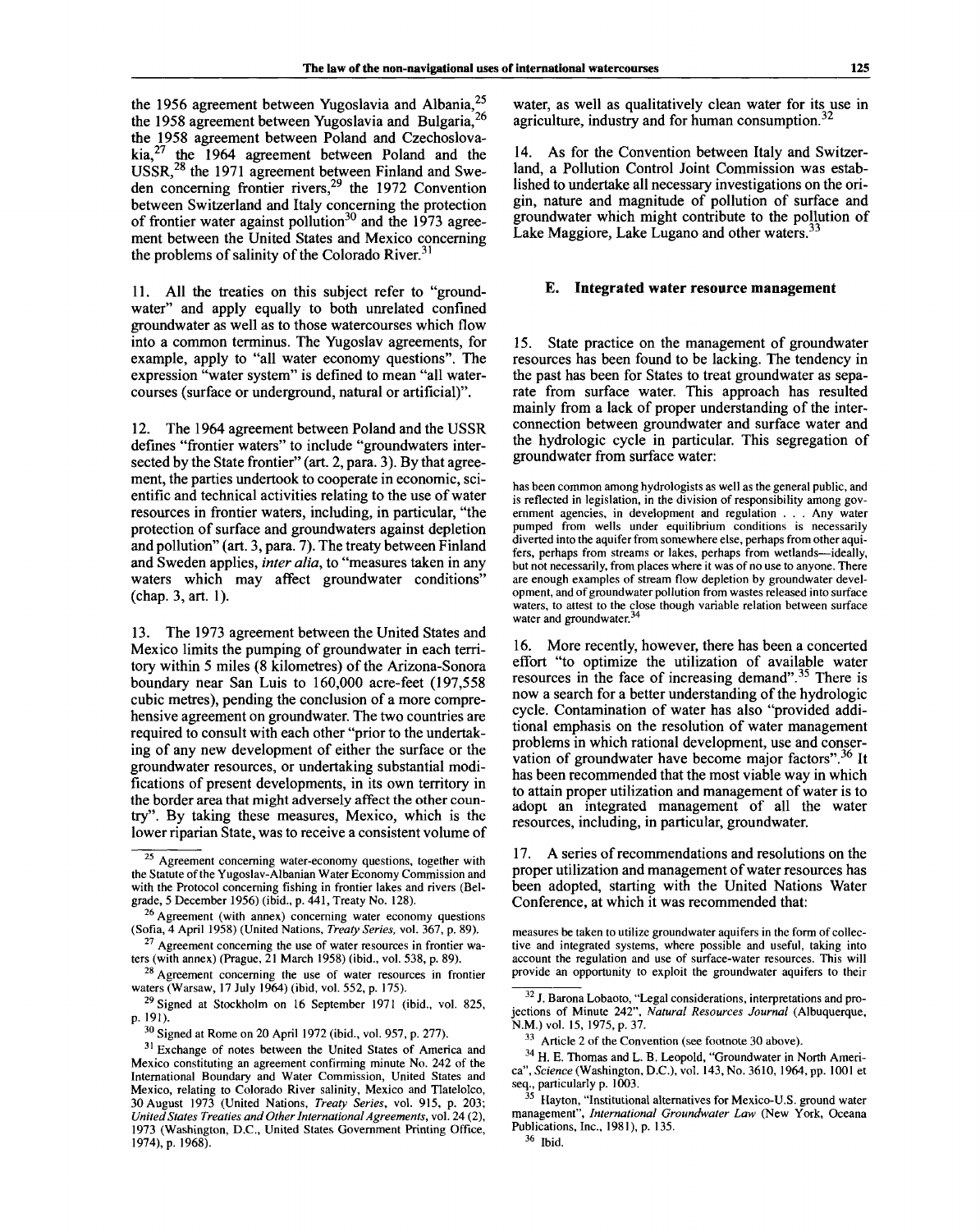physical limits, to protect spring and groundwater from over-draught and salinity, as well as to ensure proper sharing of the resources.<sup>3</sup>

18. A call for the adoption of the integrated development and management of shared water resources for their optimum utilization, conservation and protection was also made at the 1982 Dakar interregional meeting, proposing that:

1. Whenever shared international aquifers or basins are present, technical cooperation for integrated development is required.

2. To arrive at correct modelling and proper management of shared aquifers, their potential must be assessed, the source of water and its possible replenishment defined and also the water flow within the aquifer. These and many other factors essential to the evaluation and proper management of the aquifer can be properly dealt with only by investigations across the national boundaries of the countries.

An integrated approach to groundwater is desirable: integration not only with other water resources, such as rivers and rainfall, but also with other inputs required for successful use of water, in particular, soil survey and land classification.<sup>3</sup>

19. With regard to groundwater development in an integrated manner, the meeting recommended that governments should, *inter alia:*

actively plan for groundwater studies and development, for its integrated use with surface water and other agricultural inputs, and for the economic and social evaluation of groundwater development schemes

 $[\ldots]$ 

and that:

groundwater development should be seen as an integral component of overall water resources development; hence groundwater development should be considered in relation to surface water development, with effective utilization of direct precipitation; and it should be considered alone only with regard to the more arid areas.<sup>39</sup>

20. The project findings and recommendations concerning the Nubian Sandstone aquifer also recommended that "the development of groundwater of the Nubian Sandstone aquifer in each area should be part of its integrated development plan".<sup>40</sup>

21. With respect to groundwater pollution control, the 1977 United Nations Water Conference recommended that States should, *inter alia:*

*(a)* Conduct surveys of present levels of pollution in surface water and groundwater resources, and establish monitoring networks for the detection of pollution;

 $\mathbf{L}$ 

(/) Conduct research on and measures of the pollution of surface and groundwater by agricultural fertilizers and biocides with a view to lessening their adverse environmental impact;

<sup>37</sup> Report of the United Nations Water Conference, Mar del Plata, *14-25 March 1977* (United Nations publication, Sales No. E.77.II.A.12), Part One, chap. 1, p. 11, para. 10.

3  *Experience in the Development and Management of International River and Lake Basins,* Proceedings of the United Nations Interregional Meeting of International River Organizations, Dakar, 5-14 May 1981, Natural Resources/Water Series No. 10 (United Nations publication, Sales No. E.82.II.A.17), p. 334.

<sup>39</sup> Ibid., p. 307.

<sup>40</sup> United Nations Department of Technical Cooperation for Development, *Transnational Project on the Major Regional Aquifer in North-East Africa, Egypt and the Sudan, Project Findings and Recommendations* (DP/UN/RAB-82-013/1), 1988.

 $(m)$  Promote the use of infiltration techniques when the nature of the applicants and the terrain make it possible to do so without endangering surface and groundwater resources;

 $\left[\ldots\right]$ 

(o) Apply appropriate land-use planning as a tool for preventing water pollution, especially in the case of groundwater.

 $[...]^{41}$ 

22. The Charter on groundwater management adopted by the ECE has also made a number of recommendations on how groundwater should be treated. In the area of groundwater policy, governments are requested to:

formulate and adopt a long-term policy to protect groundwater by preventing pollution and overuse. This policy should be comprehensive and implemented at all appropriate levels. It should be consistent with other water-management policies and be duly taken into account in other sectoral policies.<sup>4</sup>

23. As for the strategies to be adopted on the use and protection of groundwater, the Charter recommends that:

1. As groundwater should be recognized as a natural resource with economic and ecological value, groundwater strategies should aim at the sustainable use of groundwater and preservation of its quality. These strategies should be flexible so as to respond to changing conditions and various regional and local situations.

2. Groundwater pollution is interrelated with the pollution of other environmental media (surface water, soils, atmosphere). Groundwater protection planning should be incorporated into general environmental protection planning.

3. Protection measures aimed at prevention of groundwater pollution and overuse should be the basic tools for groundwater management. Such protection measures include, *inter alia,* monitoring of groundwaters, development of aquifer vulnerability maps, regulations for industry and waste disposal sites paying due account to groundwater protection considerations, geo-economic assessment of the impact of industrial and agricultural activities on groundwater, and zoning of groundwater protection areas.<sup>43</sup>

24. Another practical measure recommended by the Charter on groundwater management is that in issuing permits for regulating the discharge, disposal and possible storage of waste, officials should specifically take into account the vulnerability of the aquifer concerned and the provisions necessary for its protection. Those provisions should, in particular, apply to production, handling, trading, transporting, storage and use of potentially hazardous substances, especially those which are toxic, persistent and bio-accumulative.<sup>44</sup> As for nuclear plants and the handling and processing of radioactive substances, it was recommended that specific regulations should be adopted which should include appropriate provisions for the protection of underground waters from contamination.

25. In order to regulate and distribute the water resources in an efficient and efficacious manner, the United Nations Water Conference recommended that:

studies should explore the potential of groundwater basins, the use of aquifers as storage and distribution systems and the conjunctive use of aquifers as storage and distribution systems and the conjunctive use of surface and subsurface resources to maximize efficacy and efficiency.

 $[. \, . \, .$ 

<sup>41</sup>  *Report of the United Nations Water Conference* (see footnote 37 above), para. 39.

**<sup>42</sup>** *Charter on groundwater management* (see note 14 above), p.l.

 $43$  Ibid.

<sup>&</sup>lt;sup>44</sup> Ibid., p. 7.

*Report of the United Nations Water Conference* (see footnote 37 above), para. 10 *(b).*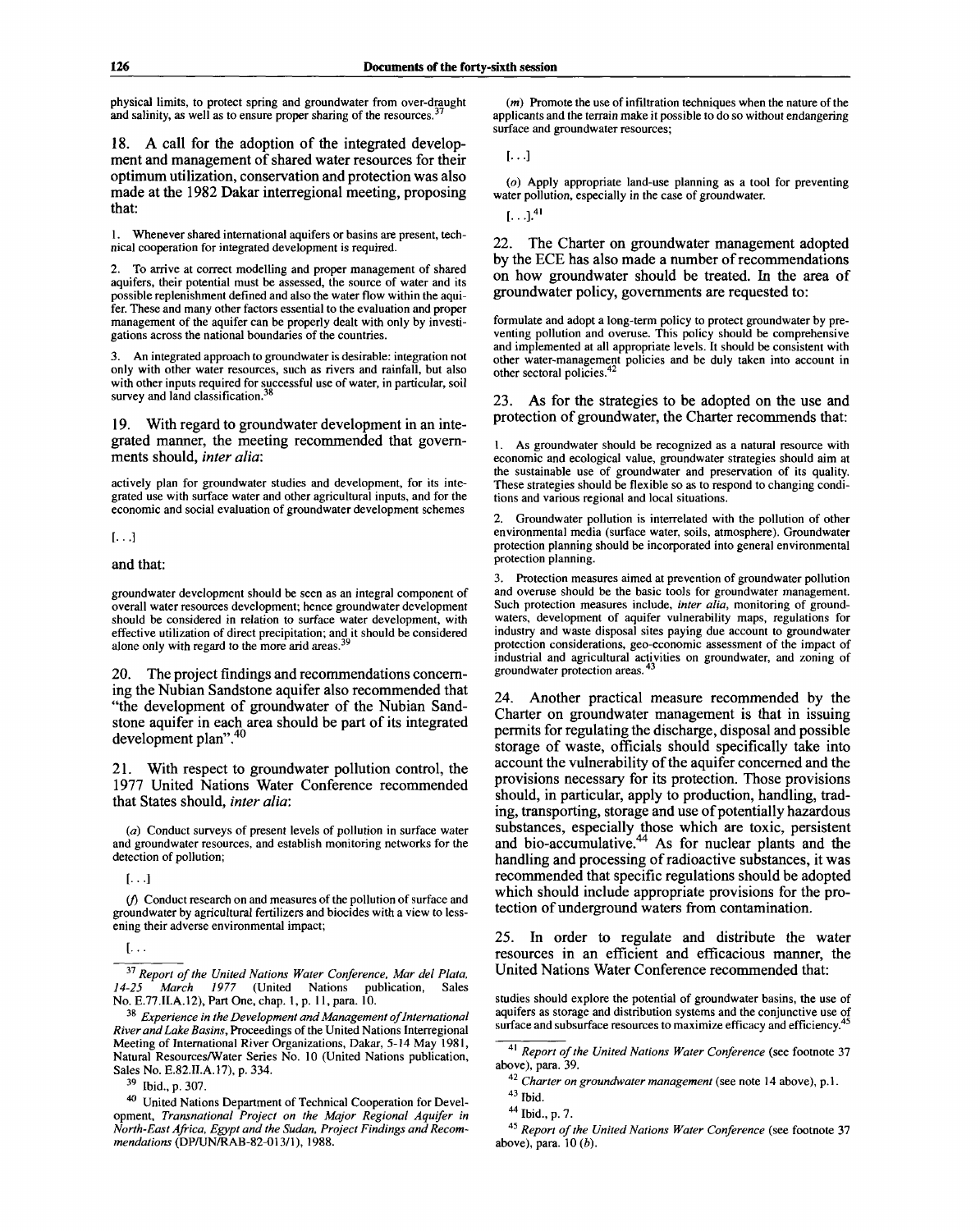26. In connection with drought loss management, it was recommended that countries should:

Study the potential role of integration of surface and underground phases of water basins utilizing the stocks of water stored in groundwater formations in order to maintain a minimum supply under drought conditions.

27. States were also recommended to promote research concerning, *inter alia,* artificial recharge of aquifers and contamination of underground waters.

28. The United Nations Conference on Desertification stressed the need for "wise and efficient management of shared water resources for national use", and for "developing and strengthening regional activities concerning the assessment of surface and groundwater resources".

29. The Charter on groundwater management also places great emphasis on the management of transboundary groundwater resources. It recommends that:

concerted endeavours to strengthen international cooperation for harmonious development, equitable use and joint conservation of groundwater resources located beneath national boundaries should be intensified. To this end, existing or new bilateral or multilateral agreements or other legally binding arrangements should be supplemented, if necessary, or concluded in order to place on a firmer basis cooperative efforts among countries for the protection of those groundwater resources which can be affected by neighbouring countries through exploitation or pollution. In order to implement such cooperation, joint commissions or other intergovernmental bodies should be established. The work of other international organizations, particularly on data harmoni-zation, should be taken into account.<sup>49</sup>

30. The International Conference on Water and the Environment emphasized the need to have reliable information on the condition and trend of a country's water resources—surface water, water in the unsaturated zone and groundwater, its quantity and quality. This information, it was stated, would be required for a number of purposes, such as: assessing the resource and its potential for supplying current and foreseeable demand; protecting people and property against water-related hazards; planning, designing and operating water projects.<sup>50</sup>

31. With regard to protection of groundwater from contamination, the Conference pointed out that:

the extent and severity of contamination of unsaturated zones and aquifers has long been underestimated due to the relative inaccessibility of aquifers and the lack of reliable information on aquifer systems. A strategy for the protection of groundwater must be aimed at protecting aquifers from becoming contaminated and preventive efforts should be directed first at land-use activities and point and non-point sources that pose a high risk of causing pollution. Care must be exercised to avoid groundwater development that leads to the degradation of groundwater quality or the depletion of groundwater supplies. By the year 2000 assessments of known aquifers and their vulnerability to contamination should have commenced in all countries, while potential sources of groundwater pollution should be identified and plans for their control developed. These activities should be matched to the capacities, available resources and needs of countries and undertaken with the help of external support agencies, as appropriate.<sup>5</sup>

32. The United Nations Conference on Environment and Development also considered the question of fresh water. It recognized the widespread scarcity, gradual destruction and aggravated pollution of freshwater resources in many world regions, along with the progressive encroachment of incompatible activities. These factors, according to the Conference, demanded integrated water resources planning and management, and such integration must cover all types of interrelated freshwater bodies, including both surface water and groundwater.<sup>52</sup> The Conference also encouraged conjunctive use of surface and groundwaters, including monitoring and carrying out of water-balance studies.

### **Movement of groundwater**

33. Concerning the movement of water, experts have pointed out that the water that eventually forms underground lakes and streams follows a certain pattern:

. a certain amount of water lying in pools or lakes or flowing in rivers will seep into the earth and percolate slowly down until it reaches the water table, the natural level of free groundwater. This water, prevented from percolating still lower by a watertight geological layer, will now tend to flow horizontally through the subsoil until it reaches land at a lower altitude, where it may reappear as a spring or artesian well, or flow from below the surface into a lake or even into the sea. Where groundwater appears above the surface, new streams are formed and the water resumes its journey overland to the sea.<sup>5</sup>

34. Certain groundwater is in constant motion, moving from the higher levels to lower elevations of the Earth. As observed by experts:

Water does not usually remain stationary in the aquifers but flows from the changing areas either to areas of natural discharge, such as springs, swamps, ponds and lakes, or to wells ... Water has been known to move 300 miles (480 km) or more in these underground strata, although the usual distances range from 5 to 100 miles  $(8 \text{ to } 160 \text{ km})$ .

35. In the light of the above facts, a previous Special Rapporteur was thus led to sum up the question of groundwater, and in particular its contribution to watercourses, as follows:

Despite problems in collecting data regarding groundwater under varying hydrologic and geologic conditions, there can be no doubt that groundwater is an integral and vital part of the unbroken cycle of move ment through which the supply of fresh water is continually replenished. If, in some manner, the movement of groundwater were to come to a halt, the quantity of water in watercourses would be reduced dras-

<sup>52</sup> Report of the United Nations Conference on Environment and De*velopment, Rio de Janeiro, 3-14 June 1992* (A/CONF.151/26/Rev.l (vol. I and vol. I/Corr.l, vol. II, vol. Ill and vol. III/Corr.l)) (United Nations publication, Sales No. E.93.I.8 and corrigendum), vol. I, *Resolutions adopted by the Conference,* resolution 1, annex II (Action 21), para. 18.3 *(b).* See also paragraph 18.12 *(k).*

 $^{53}$  Ibid., para. 18.76 (c) (iii).

<sup>54</sup> M. Overman, *Water: Solutions to a Problem of Supply and Demand* (Doubleday, Garden City, N.Y., 1969), p. 33-34. See also *Yearbook . . . 1979,* vol. II (Part One), document A/CN.4/320, p. 147, para. 12.

<sup>55</sup> J. H. Hirshleifer, J. C. DeHaven and J. W. Milliman, *Water Supply* (University of Chicago Press, Chicago, 111., 1960), p. 10. See also *Yearbook* . . . *1979,* vol. II (Part One), document A/CN.4/320, p. 148, para. 19.

<sup>&</sup>lt;sup>46</sup> Ibid., para. 68 (*n*).

<sup>&</sup>lt;sup>47</sup> Ibid., para. 82  $(g)$ .

<sup>&</sup>lt;sup>48</sup> Report of the United Nations Conference on Desertification, *Nairobi, 29 August to 9 September 1977* (A/CONF.74/36), para. 33.

<sup>&</sup>lt;sup>49</sup> Charter on groundwater management (see footnote 14 above), p. 29.

<sup>&</sup>lt;sup>50</sup> Report of the International Conference on Water and the Environ*ment: Development issues for the 21st century, Dublin, 26-31 January 1992* (A/CONF.151/PC/112, annex II), para. 3.9.

<sup>51</sup> Ibid, para. 4.12.